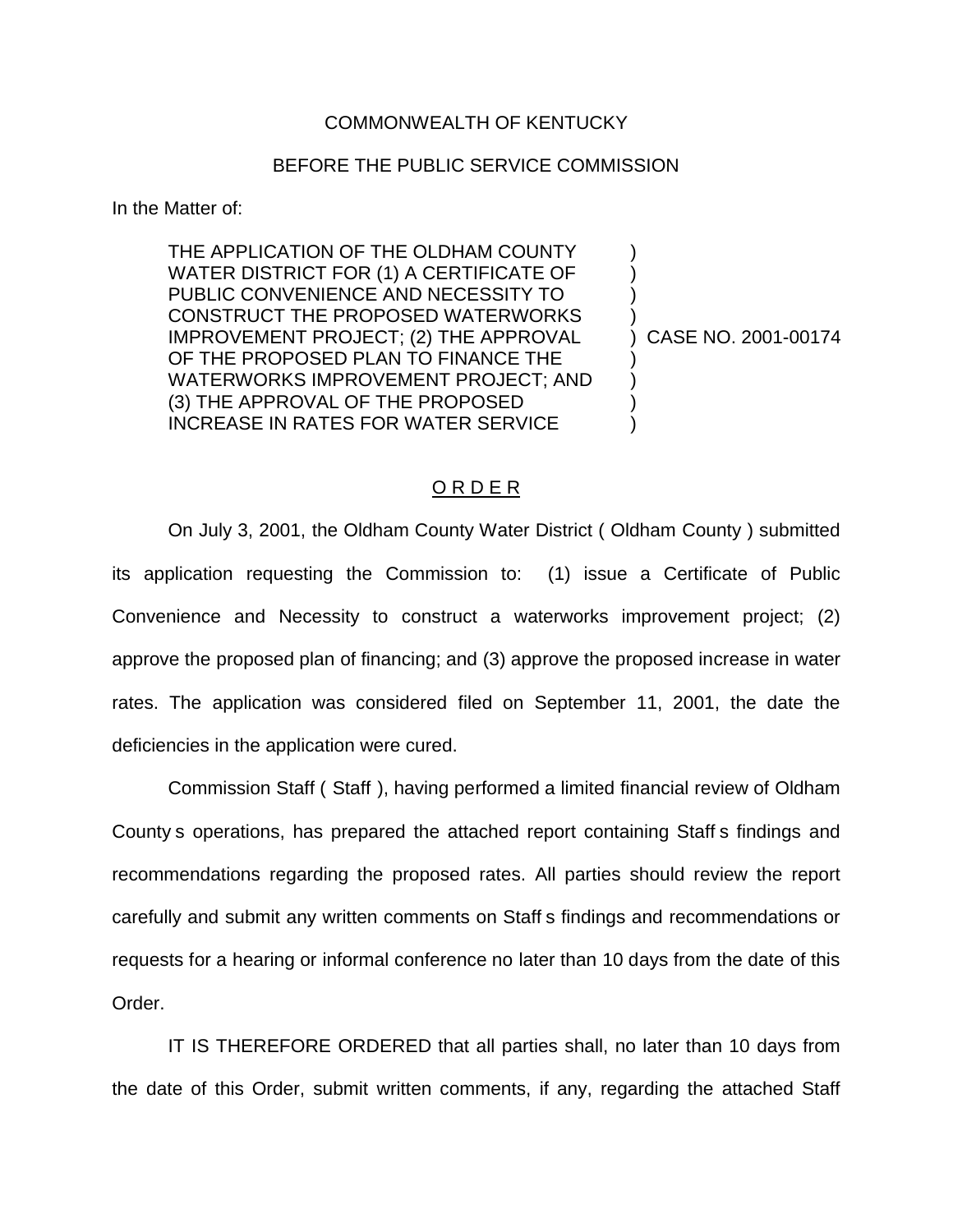Report or request for hearing or informal conference. If no request for a hearing or informal conference is received by this date, this case shall stand submitted to the Commission for a decision on all issues raised by the application.

Done at Frankfort, Kentucky, this 12<sup>th</sup> day of March, 2002.

By the Commission

ATTEST:

Travas (n DD)

**Executive Director**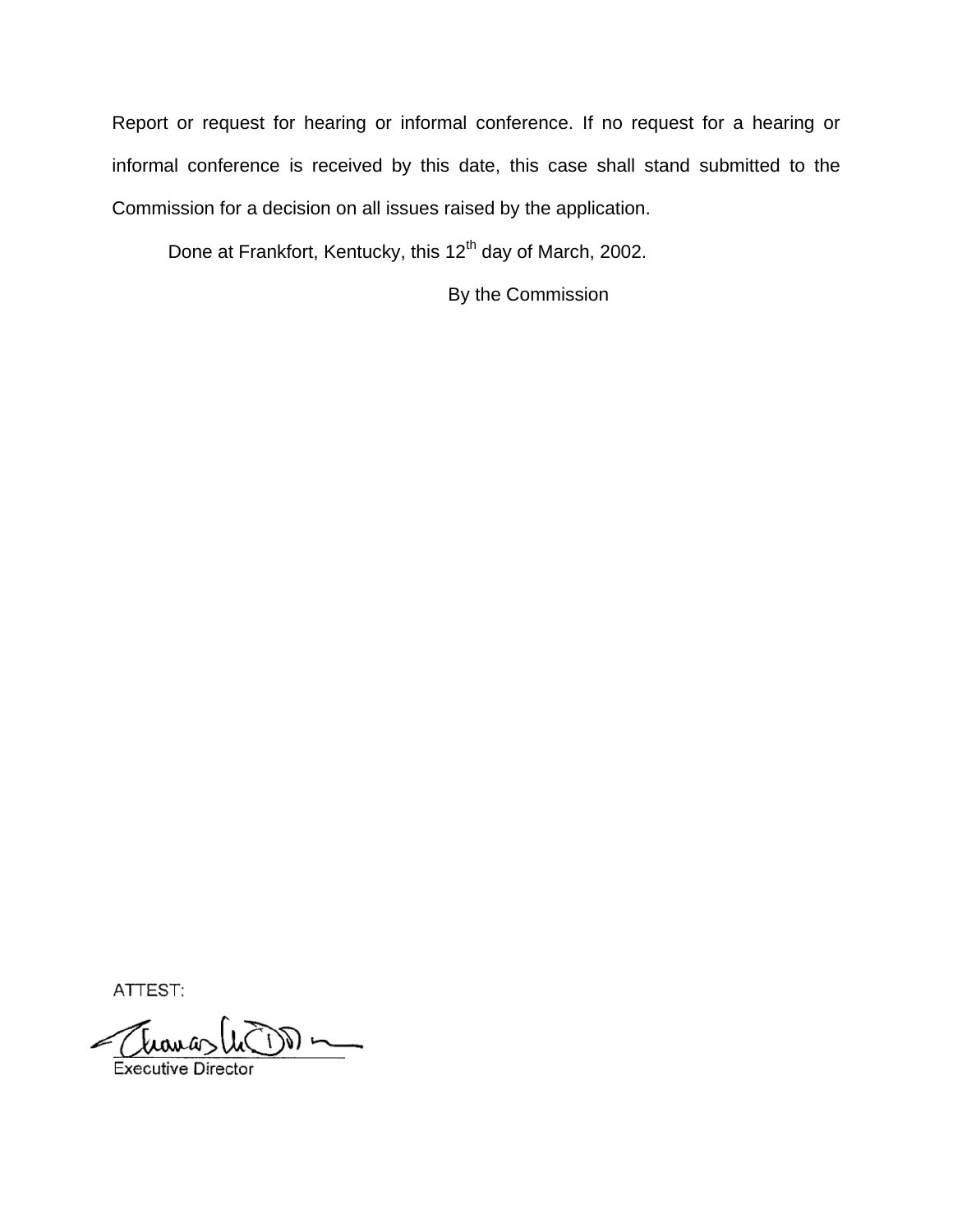## COMMONWEALTH OF KENTUCKY

## BEFORE THE PUBLIC SERVICE COMMISSION

In the Matter of:

| THE APPLICATION OF THE OLDHAM COUNTY       |                     |
|--------------------------------------------|---------------------|
| WATER DISTRICT FOR (1) A CERTIFICATE OF    |                     |
| PUBLIC CONVENIENCE AND NECESSITY TO        |                     |
| <b>CONSTRUCT THE PROPOSED WATERWORKS</b>   |                     |
| IMPROVEMENT PROJECT; (2) THE APPROVAL      | CASE NO. 2001-00174 |
| OF THE PROPOSED PLAN TO FINANCE THE        |                     |
| WATERWORKS IMPROVEMENT PROJECT; AND        |                     |
| (3) THE APPROVAL OF THE PROPOSED           |                     |
| <b>INCREASE IN RATES FOR WATER SERVICE</b> |                     |

## STAFF REPORT

Prepared by: Mark C. Frost Public Utilities Financial Analyst Water and Sewer Revenue Requirements Branch Division of Financial Analysis

Prepared by: Dennis Brent Kirtley **Manager** Tariff Review Branch Division of Filings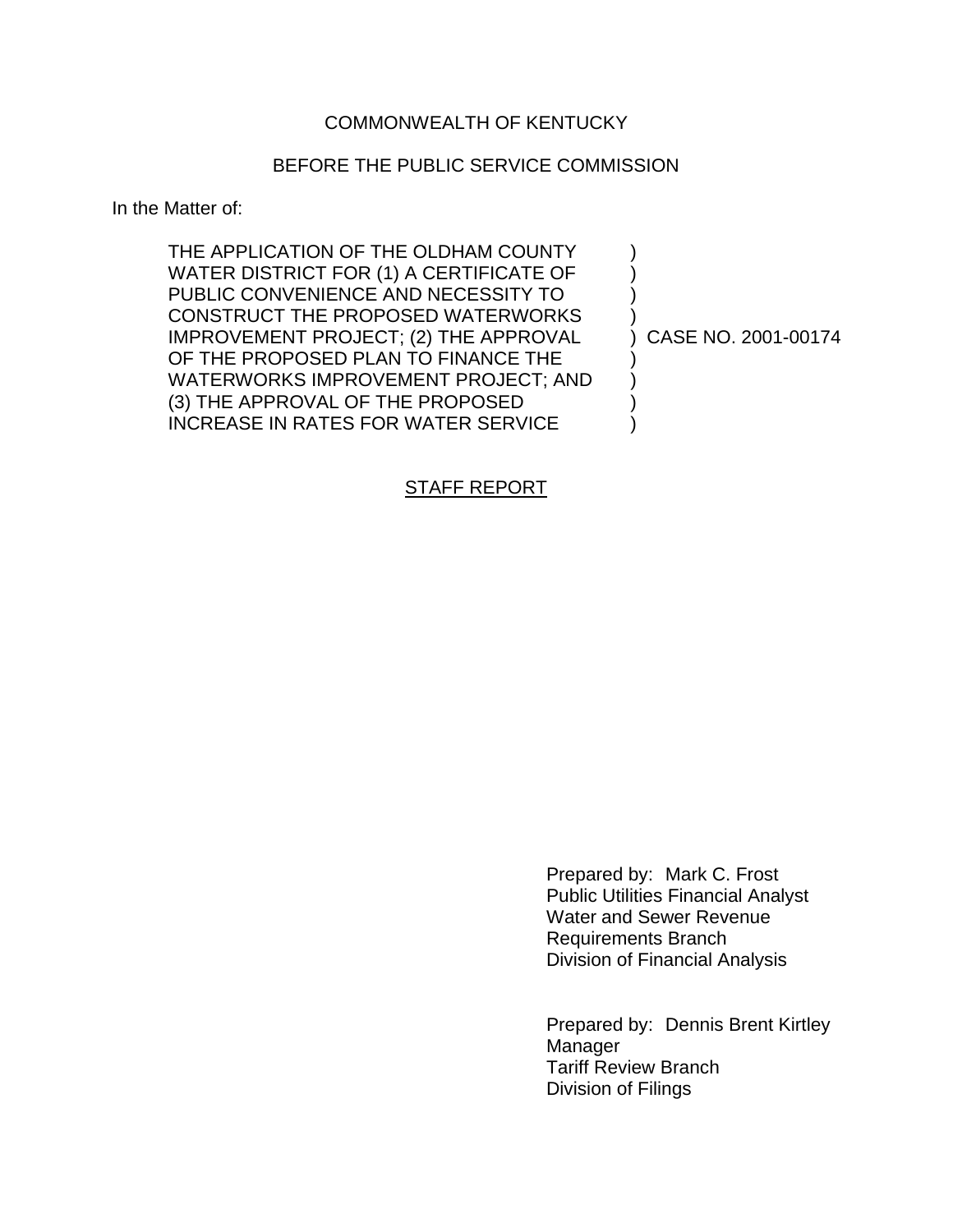#### STAFF REPORT

#### ON

#### OLDHAM COUNTY WATER DISTRICT

#### CASE NO. 2001-00174

On July 3, 2001, the Oldham County Water District ( Oldham County ) submitted its application requesting the Commission to: (1) issue a Certificate of Public Convenience and Necessity to construct a waterworks improvement project; (2) approve the proposed plan of financing; and (3) approve the proposed increase in water rates. The application was considered filed on September 11, 2001, the date the deficiencies in the application were cured.

Since Oldham County requested and received Commission Staff ( Staff ) assistance in preparing its rate application, the limited financial review was conducted prior to the filing of the application. The scope of Staff s review was limited to obtaining information as to whether the test-period operating revenues and expenses were representative of normal operations. Insignificant or immaterial discrepancies were not pursued and are not addressed herein.

Mark Frost of the Commission s Division of Financial Analysis and Brent Kirtley of the Commission s Division of Filings performed the limited financial review of Oldham County s test-period operations for the 2000 calendar year. Mr. Frost is responsible for the preparation of this Staff Report except for the determination of normalized operating revenue, Attachment E, and Attachment F, which were prepared by Mr. Kirtley.

At the time of Staff s financial review, Oldham County s audit for the calendar year 2000 had yet to be completed. Oldham County s accountant provided Staff with a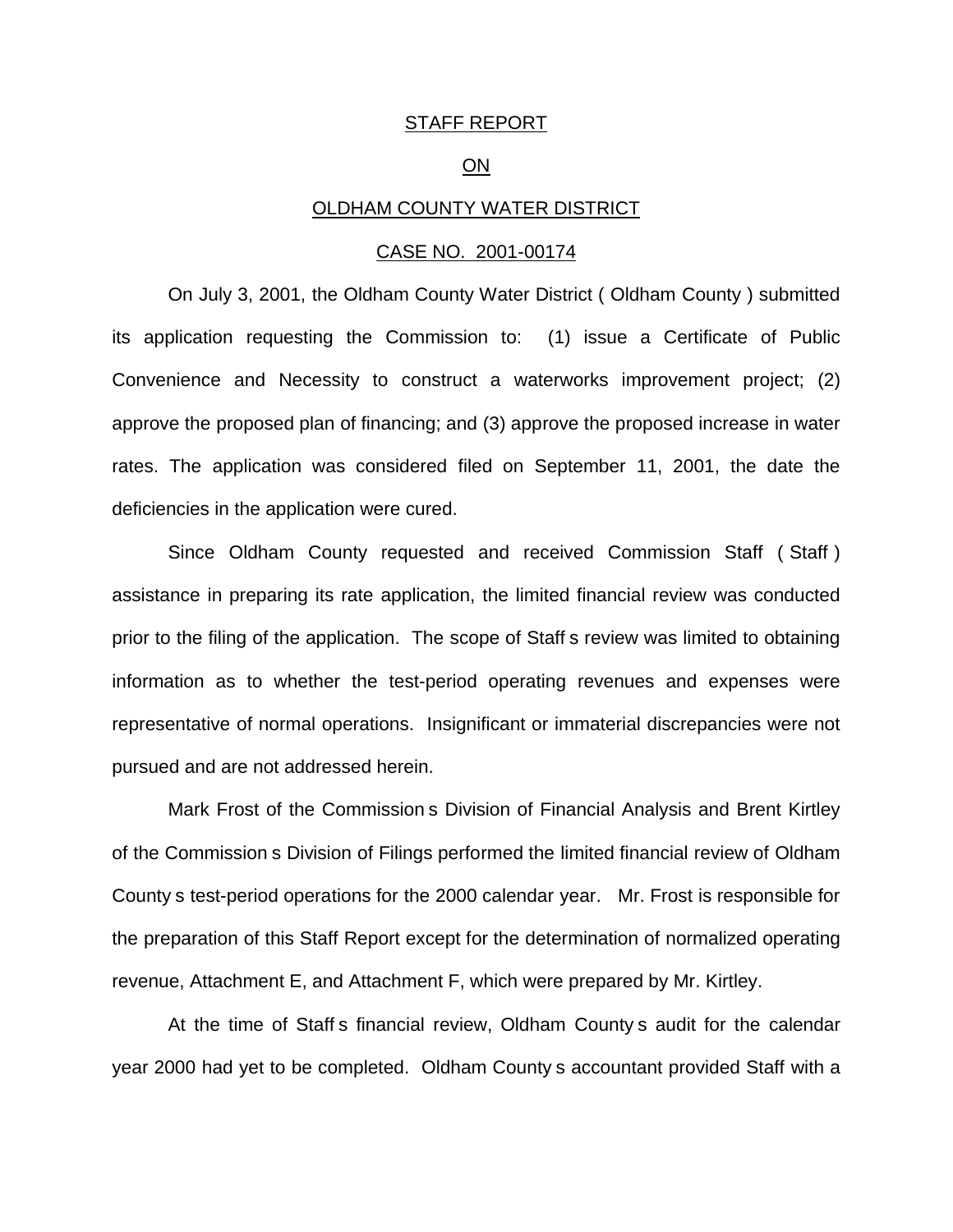Staff Report PSC Case No. 2001-00174 Page 2 of 4.

schedule of the preliminary operation and maintenance expense accounts and a trial balance for use in the review. Oldham County accepted the findings and recommendations of Staff s limited financial review and included those as its pro forma operating statement in its application, which is included as Attachment A.

Subsequent to the completion of the application, Oldham County s accountant finished the audit and Oldham County filed its Annual Report for 2000 with the Commission. Several of the preliminary expense account balances used by Staff in its financial review were changed during the audit and are not the balances reported in the 2000 Annual Report. Using the operating revenues and expenses from the 2000 Annual Report and Oldham County s responses to its interrogatories, Staff made several modifications to its original findings and recommendations. Based upon Staff s modifications Oldham County s operating statement would appear as set forth in Attachment B and Attachment C is Staff s discussions on its proposed pro forma adjustments.

Oldham County proposed to finance its waterworks improvement project with a \$8,049,876 loan from the Kentucky Infrastructure Authority ( KIA ). The 3-year average debt service for Oldham County s existing and proposed long-term debt is  $$1,362,483$ .<sup>1</sup> Using the 3-year average debt service, the proposed pro forma operations, and a 1.1x debt service coverage ( DSC ) Oldham County determined that it could support a

| $1$ KIA Loan C 88-10                        | 288,106   |
|---------------------------------------------|-----------|
| KIA Loan C 89-49                            | 148,609   |
| KIA Loan C 96-01                            | 90,293    |
| <b>Ohio River Oldham Revenue Bonds</b>      | 81,567    |
| Proposed KIA Loan                           | 753,908   |
| <b>Existing 3-Year Average Debt Service</b> | 1.362.483 |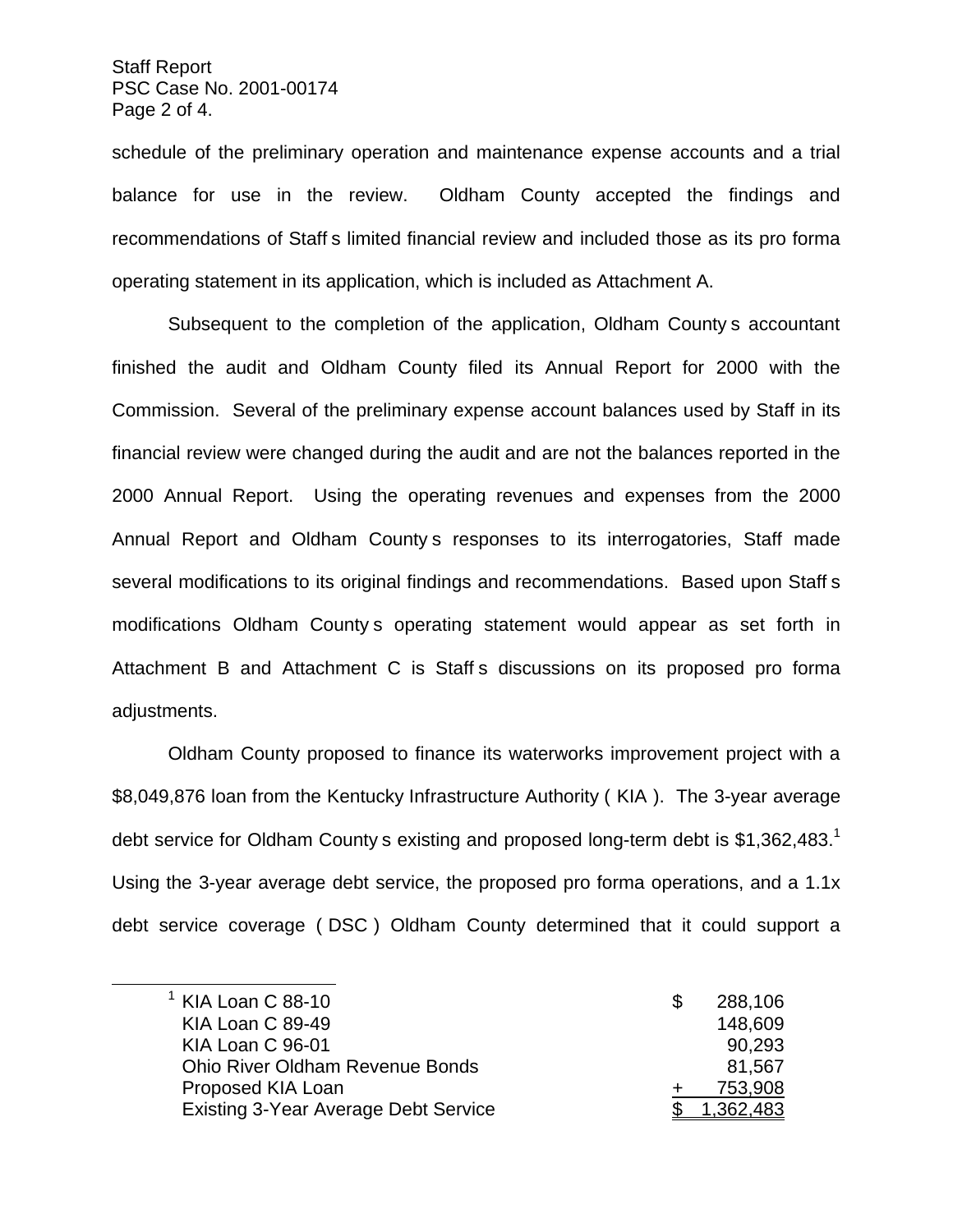Staff Report PSC Case No. 2001-00174 Page 3 of 4.

revenue requirement from water sales of \$3,396,641, an increase of \$1,209,378 over normalized test-period revenues of \$2,187,263.

The Bluegrass Generation Company, L.L.C. ( Bluegrass ) contributed \$800,000 toward Oldham County s cost to construct the water facilities to serve the Dynegy power generation plant. The \$800,000 contribution will reduce Oldham County s proposed KIA loan and will result in a decrease in the 3-year average debt service of \$61,935. As shown in Attachment D, the revised 3-year average debt service of \$1,300,548, Staff s modified pro forma operations, and a 1.1x DSC, results in a revenue requirements range from water sales of \$2,644,621 to \$3,397,723, respectively.

Oldham County s requested revenue requirement will allow it to meet its adjusted test-period operating expenses including depreciation expense and the minimum debt service requirements of its long-term debt instruments. Therefore, Staff recommends that Oldham County be allowed to increase its rates to generate the requested revenue requirement of \$3,396,641.

Attachment E is the discussion of Staff s cost of service study and Attachment F is Staff s recommended rates, which are the rates Oldham County requested. Therefore, Staff recommends that Oldham County s proposed rates be accepted.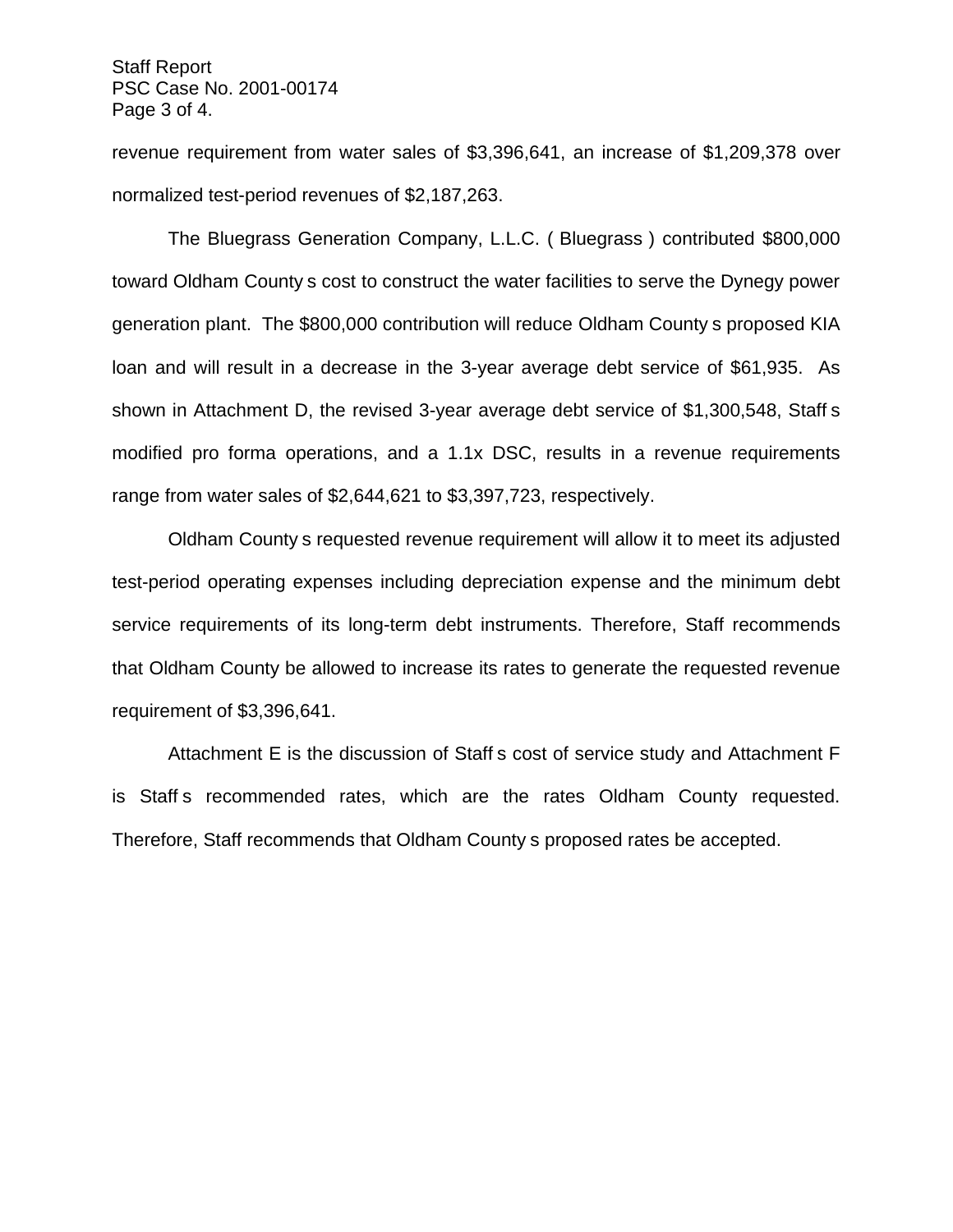Staff Report PSC Case No. 2001-00174 Page 4 of 4.

# **Signatures**

Prepared by: Mark C. Frost Public Utilities Financial Analyst Water and Sewer Revenue Requirements Branch Division of Financial Analysis

\_\_\_\_\_\_\_\_\_\_\_\_\_\_\_\_\_\_\_\_\_\_\_\_\_\_\_\_

Prepared by: Dennis Brent Kirtley Manager Tariff Review Branch Division of Filings

\_\_\_\_\_\_\_\_\_\_\_\_\_\_\_\_\_\_\_\_\_\_\_\_\_\_\_\_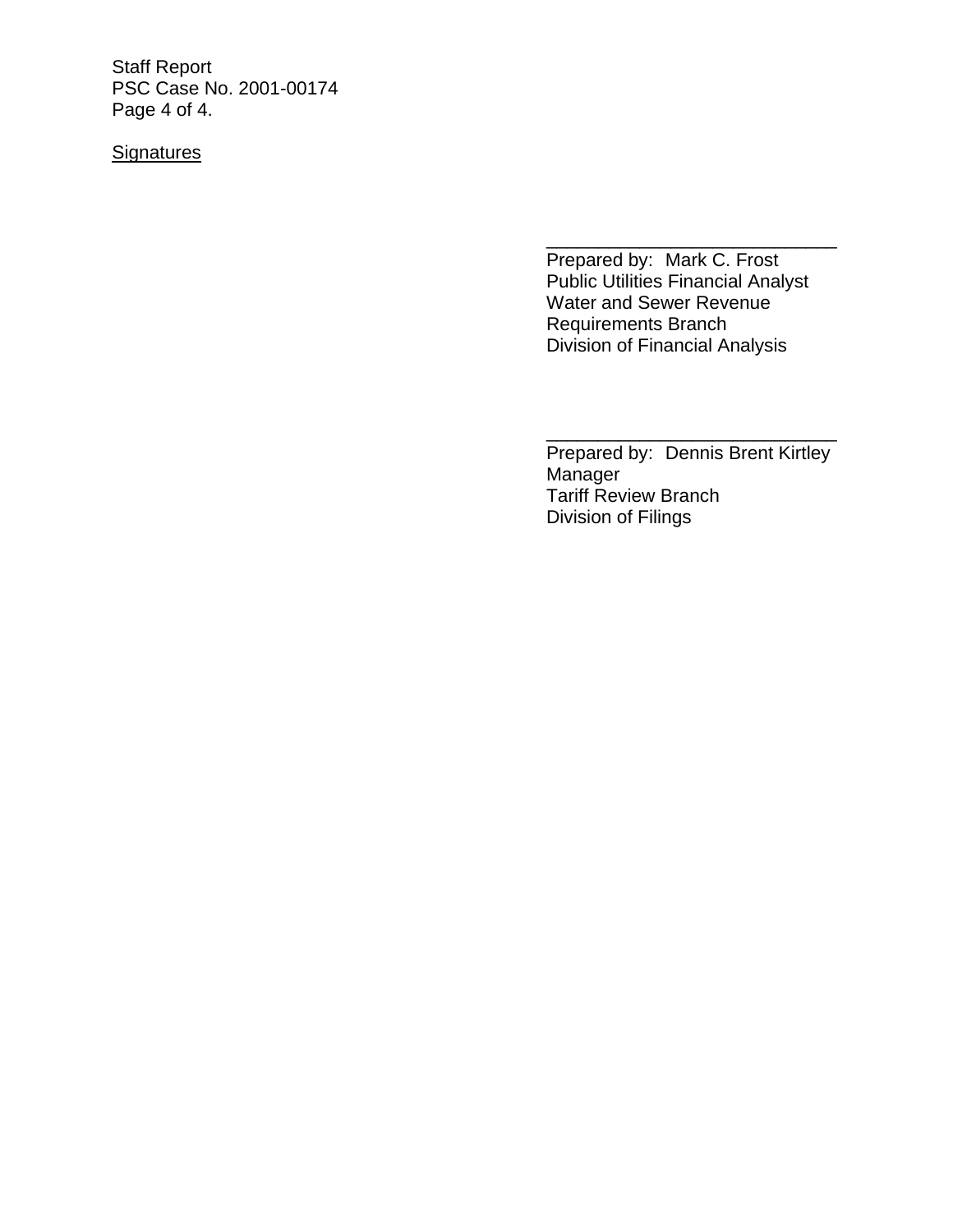# ATTACHMENT A STAFF REPORT CASE NO. 2001-00174 OLDHAM COUNTY S REQUESTED PRO FORMA OPERATIONS

|                                            | Preliminary<br><b>Test-Period</b> |             | Pro Forma  | Pro Forma |            |  |
|--------------------------------------------|-----------------------------------|-------------|------------|-----------|------------|--|
| <b>Account Title</b>                       | Operations                        | Adjustments |            |           | Operations |  |
| <b>Operating Revenues:</b>                 |                                   |             |            |           |            |  |
| <b>Revenue from Water Sales</b>            | \$<br>2,089,746                   | \$          | 97,517     | \$        | 2,187,263  |  |
| <b>Other Operating Revenues</b>            | 73,367                            |             | 0          |           | 73,367     |  |
| <b>Total Operating Revenues</b>            | \$<br>2,163,113                   | \$          | 97,517     | \$        | 2,260,630  |  |
| <b>Operating Expenses:</b>                 |                                   |             |            |           |            |  |
| Operation & Maintenance:                   |                                   |             |            |           |            |  |
| Salaries & Wages<br>Employees              | \$<br>426,734                     | \$          | 84,767     | \$        | 511,501    |  |
| Salaries & Wages<br>Commissioners          | 27,500                            |             | 2,500      |           | 30,000     |  |
| <b>Employee Pension &amp; Benefits</b>     | 125,443                           |             | 16,461     |           | 141,904    |  |
| <b>Purchased Water</b>                     | 2,301                             |             | 0          |           | 2,301      |  |
| <b>Purchased Power</b>                     | 222,210                           |             | 13,545     |           | 235,755    |  |
| Chemicals                                  | 33,103                            |             | 2,043      |           | 35,146     |  |
| Materials & Supplies                       | 112,696                           |             | (9, 974)   |           | 102,722    |  |
| Contractual Services - Eng.                | 164                               |             | 0          |           | 164        |  |
| Contractual Services - Acct.               | 11,331                            |             | 0          |           | 11,331     |  |
| <b>Contractual Services</b><br>Legal       | 3,047                             |             | (3,034)    |           | 13         |  |
| <b>Contractual Services</b><br>Other       | 115,079                           |             | (17, 183)  |           | 97,896     |  |
| Rental - Building/Real Property            | 1,312                             |             | 0          |           | 1,312      |  |
| Transportation                             | 26,546                            |             | (2,529)    |           | 24,017     |  |
| Vehicle<br>Insurance                       | 7,485                             |             | (2,659)    |           | 4,826      |  |
| Insurance - Gen. Liability                 | 10,848                            |             | (3, 854)   |           | 6,994      |  |
| Workers Comp.<br>Insurance                 | 11,378                            |             | (412)      |           | 10,966     |  |
| Other<br>Insurance                         | 3,149                             |             | 0          |           | 3,149      |  |
| <b>Bad Debt</b>                            | 1,864                             |             | 0          |           | 1,864      |  |
| Miscellaneous                              | 14,068                            |             | 0          |           | 14,068     |  |
| <b>Total Operation &amp; Maintenance</b>   | \$<br>1,156,258                   | \$          | 79,671     | \$        | 1,235,929  |  |
| Depreciation                               | 549,802                           |             | 157,761    |           | 707,563    |  |
| Amortization                               | 0                                 |             | 13,022     |           | 13,022     |  |
| <b>Taxes Other Than Income</b>             | 40,382                            |             | 8,469      |           | 48,851     |  |
| <b>Utility Operating Expenses</b>          | \$<br>1,746,442                   | \$          | 258,923    | \$        | 2,005,365  |  |
| Net Utility Operating Income               | \$<br>416,671                     | \$          | (161, 406) | \$        | 255,265    |  |
| Other Income & Deductions:                 |                                   |             |            |           |            |  |
| Revenues - Merch., Jobbing & Cont.         | \$<br>21,087                      | \$          | 0          | \$        | 21,087     |  |
| Interest Income                            | 35,248                            |             | 0          |           | 35,248     |  |
| <b>Total Other Income &amp; Deductions</b> | \$<br>56,335                      | \$          | $\pmb{0}$  | \$        | 56,335     |  |
| Net Income Available for Debt Service      | \$<br>473,006                     | \$          | (161, 406) | \$        | 311,600    |  |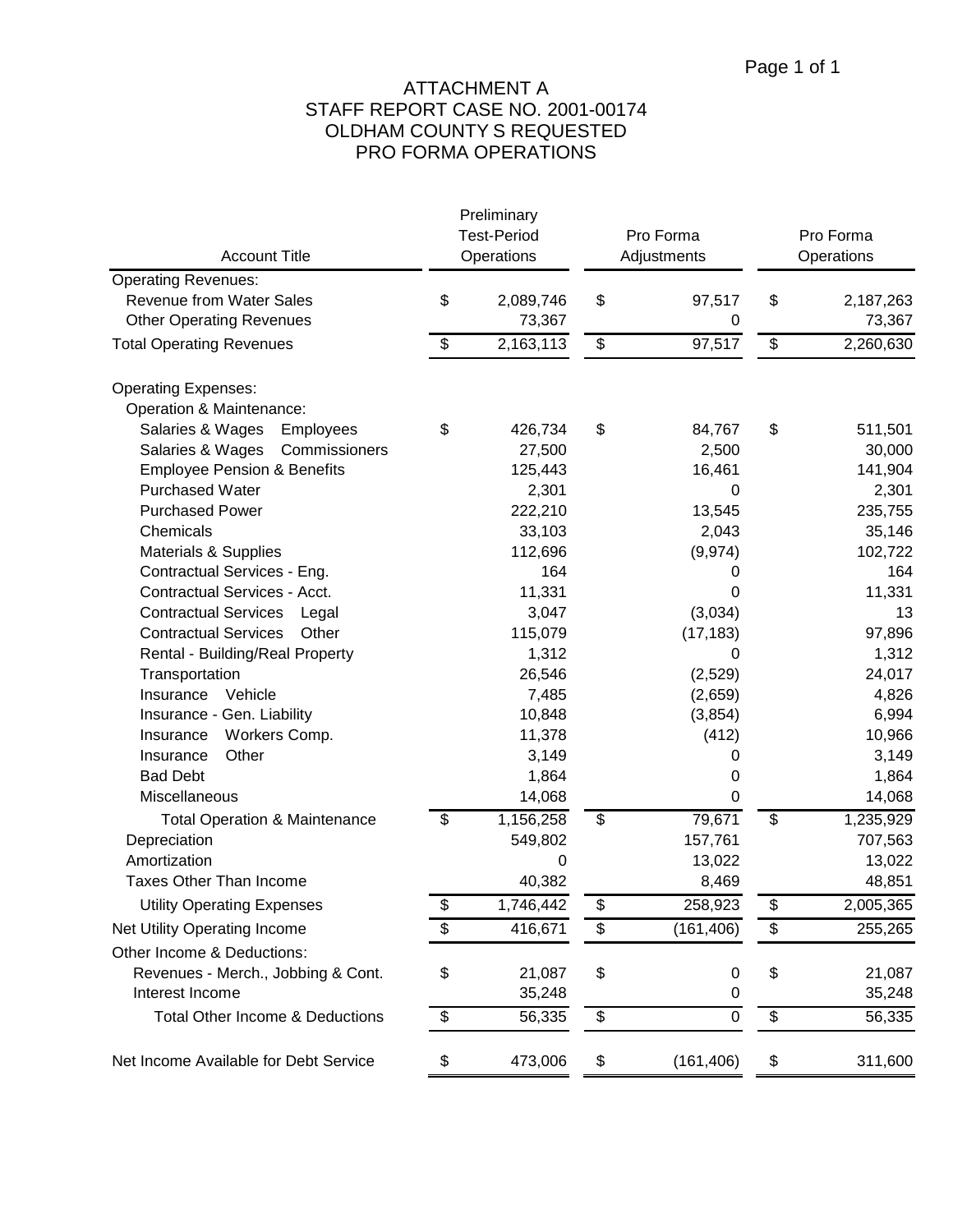# ATTACHMENT B STAFF REPORT CASE NO. 2001-00174 COMMISSION STAFF S RECOMMENDED PRO FORMA OPERATIONS

| <b>Account Title</b>                       | Actual<br><b>Test-Period</b> |             | Pro Forma<br>Adjustments<br>Operations |            |     | Pro Forma<br>Operations |           |
|--------------------------------------------|------------------------------|-------------|----------------------------------------|------------|-----|-------------------------|-----------|
| <b>Operating Revenues:</b>                 |                              |             |                                        |            | Ref |                         |           |
| <b>Revenue from Water Sales</b>            | \$                           | 2,098,342   | \$                                     | 106,935    | (a) | \$                      | 2,205,277 |
| <b>Other Operating Revenues</b>            |                              | 73,577      |                                        | 0          |     |                         | 73,577    |
| <b>Total Operating Revenues</b>            | \$                           | 2,171,919   | \$                                     | 106,935    |     | \$                      | 2,278,854 |
| <b>Operating Expenses:</b>                 |                              |             |                                        |            |     |                         |           |
| Operation & Maintenance:                   |                              |             |                                        |            |     |                         |           |
| Salaries & Wages<br>Employees              | \$                           | 422,244     | \$                                     | 98,596     | (b) | \$                      | 520,840   |
| Commissioners<br>Salaries & Wages          |                              | 27,500      |                                        | 2,500      | (c) |                         | 30,000    |
| <b>Employee Pension &amp; Benefits</b>     |                              | 129,932     |                                        | 14,067     | (d) |                         | 143,999   |
| <b>Purchased Water</b>                     |                              | 2,301       |                                        | 0          |     |                         | 2,301     |
| <b>Purchased Power</b>                     |                              | 222,209     |                                        | 13,545     | (e) |                         | 235,754   |
| Chemicals                                  |                              | 33,103      |                                        | 2,043      | (f) |                         | 35,146    |
| <b>Materials &amp; Supplies</b>            |                              | 115,133     |                                        | (9,974)    | (g) |                         | 105,159   |
| Contractual Services - Eng.                |                              | 164         |                                        | 0          |     |                         | 164       |
| Contractual Services - Acct.               |                              | 11,331      |                                        | 0          |     |                         | 11,331    |
| <b>Contractual Services</b><br>Legal       |                              | 3,047       |                                        | (3,034)    | (h) |                         | 13        |
| <b>Contractual Services</b><br>Other       |                              | 115,918     |                                        | (17, 183)  | (i) |                         | 98,735    |
| Rental - Building/Real Property            |                              | 1,312       |                                        | 0          |     |                         | 1,312     |
| Transportation                             |                              | 26,546      |                                        | (2,529)    | (j) |                         | 24,017    |
| Insurance<br>Vehicle                       |                              | 7,050       |                                        | (2, 224)   | (k) |                         | 4,826     |
| Insurance - Gen. Liability                 |                              | 7,637       |                                        | (643)      | (k) |                         | 6,994     |
| Insurance - Workers Comp.                  |                              | 10,519      |                                        | 447        | (1) |                         | 10,966    |
| Other<br>Insurance                         |                              | 9,806       |                                        | (6,628)    | (m) |                         | 3,178     |
| <b>Bad Debt</b>                            |                              | 1,864       |                                        | 0          |     |                         | 1,864     |
| Miscellaneous                              |                              | 21,752      |                                        | 13,344     | (n) |                         | 35,096    |
| <b>Total Operation &amp; Maintenance</b>   | \$                           | 1,169,368   | \$                                     | 102,327    |     | \$                      | 1,271,695 |
| Depreciation                               |                              | 553,367     |                                        | 159,677    | (0) |                         | 713,044   |
| Amortization                               |                              | $\mathbf 0$ |                                        | 40,058     | (p) |                         | 40,058    |
| <b>Taxes Other Than Income</b>             |                              | 42,708      |                                        | 6,854      | (q) |                         | 49,562    |
| <b>Utility Operating Expenses</b>          | \$                           | 1,765,443   | \$                                     | 308,916    |     | \$                      | 2,074,359 |
| Net Utility Operating Income               | \$                           | 406,476     | \$                                     | (201, 981) |     | \$                      | 204,495   |
| Other Income & Deductions:                 |                              |             |                                        |            |     |                         |           |
| Revenues - Merch., Jobbing & Cont.         | \$                           | 19,143      | \$                                     | 0          |     | \$                      | 19,143    |
| Interest Income                            |                              | 74,567      |                                        | (60,048)   | (r) |                         | 14,519    |
| <b>Total Other Income &amp; Deductions</b> | \$                           | 93,710      | \$                                     | (60, 048)  |     | \$                      | 33,662    |
| Net Income Available for Debt Service      | \$                           | 500,186     | \$                                     | (262, 029) |     | \$                      | 238,157   |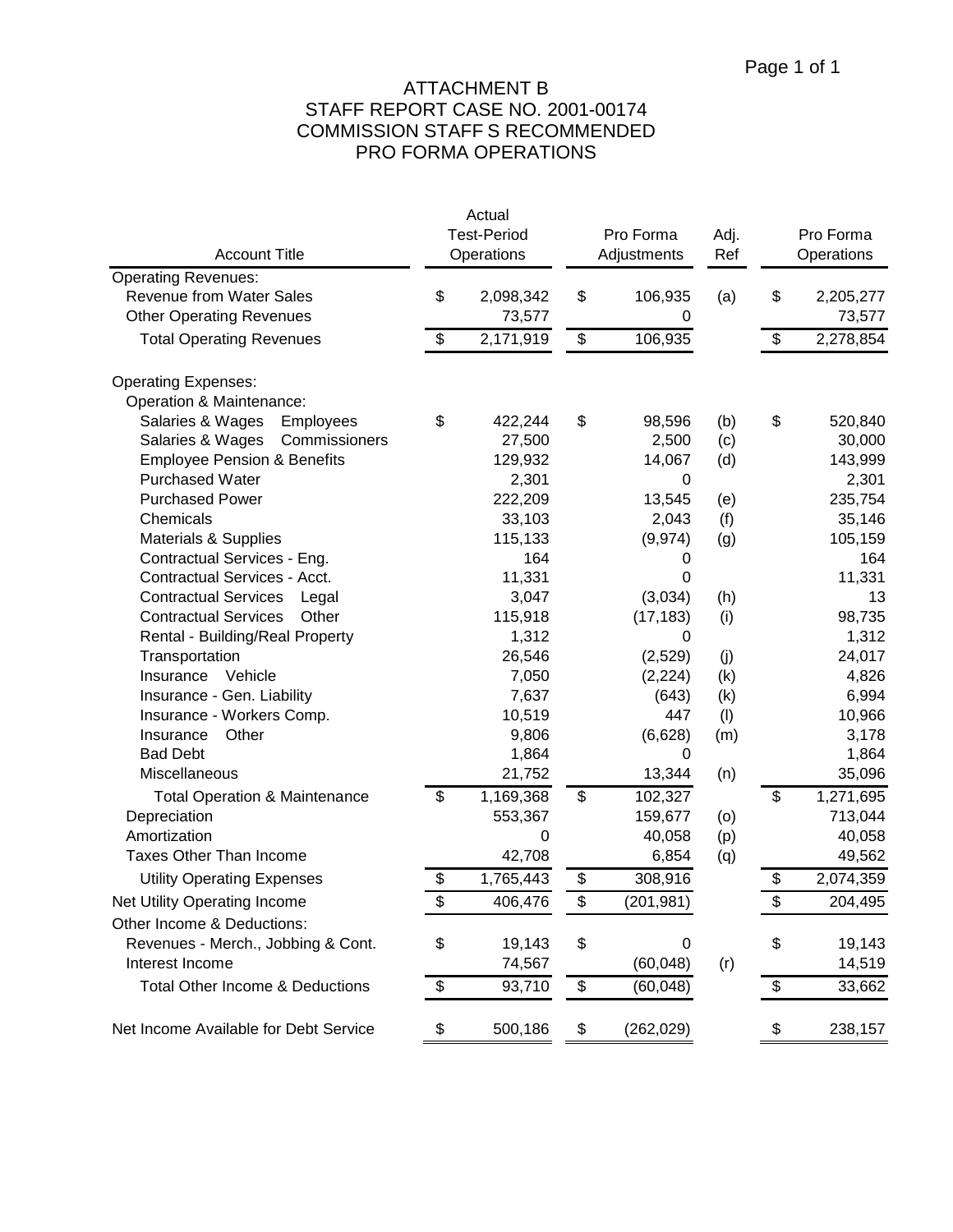(a) Operating Revenues Water Sales. In its 2000 Annual Report, Oldham County reports annual revenue from water sales of \$2,098,342. The Commission granted Oldham County a Certificate of Public Convenience and Necessity ( Certificate ) to construct a main to supply water to Dynegy, which will also reinforce the water supply to the Allen Lane Booster Station and the City of LaGrange. $<sup>2</sup>$  The contract with Bluegrass</sup> sets the rate to be used for water sold to Dynegy and it establishes the minimum and maximum daily water purchases.

Using the Bluegrass contract, Staff determined that it is reasonable to expect Dynegy to purchase  $51,100,000^3$  gallons on an annual basis. Also, Staff s review of the Annual Reports shows that on average 250 residential customers are added each year and that they use approximately 7,400 gallons per month, which would result in an increase in annual water sales of 22,200,000.

Adjusting Staff s billing analysis to reflect the 73,300,000 gallon increase in water sales results in pro forma revenue from water sales of \$2,205,277, an increase of \$106,935 above the test-period level. Accordingly, revenue from water sales has been increased by that amount.

(b) Salaries & Wages - Employees. In its 2000 Annual Report, Oldham County reports a salaries & wages - employees expense of \$422,244. Oldham County

 $2$  The Application of Oldham County Water District for a Certificate of Public Convenience and Necessity to Construct an Improvements Project, Order dated February 8, 2001.

 $3$  140,000 (Daily Water Purchases) x 365-Days = 51,100,000 Gallons.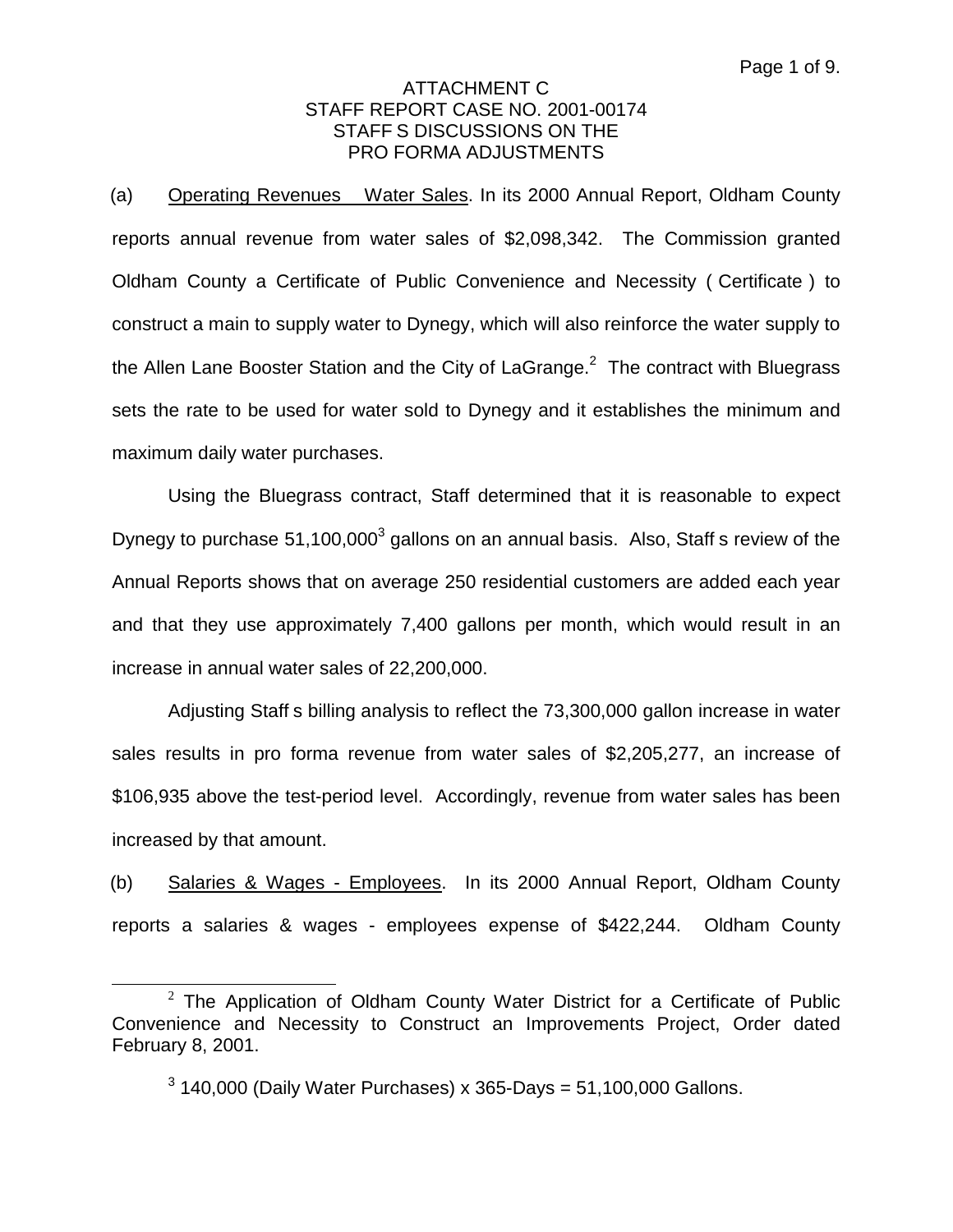projected that it would give its employees a 5 percent across the board increase in July 2001. Using Oldham County s projected wage increase, the current staff level of 16 employees, and the actual overtime hours worked during the test-period, Staff calculated a pro forma level of salaries & wages employees expense of \$511,501. $^4$ 

On July 1, 2001, Oldham County granted its employees a wage increase but not the 5 percent across the board increase that was projected. Substituting the actual for the projected wage rates results in a revised pro forma level of salaries and wages expense employees of \$520,840 as shown in Attachment C, Schedule 1. Accordingly, salaries & wages employees expense has been increased by \$98,596 to reflect Staff s revised pro forma level.

(c) Salaries & Wages Commissioners. Oldham County reports a test-period level of salaries & wages - commissioners expense of \$27,500. In its Order of February 15, 2000, the Oldham Fiscal Court set the annual commissioner salary at \$6,000 contingent upon the completion of 6 hours of water district management training. Paying each of Oldham County s 5 commissioners an annual fee of \$6,000 results in a pro forma level of salaries & wages commissioners expense of \$30,000, an increase of \$2,500 above the test-period level. Accordingly, salaries & wages commissioners expense has been increased by that amount.

 $4$  Application; Exhibit 5; Adjustment (b) Salaries & Wages Employees.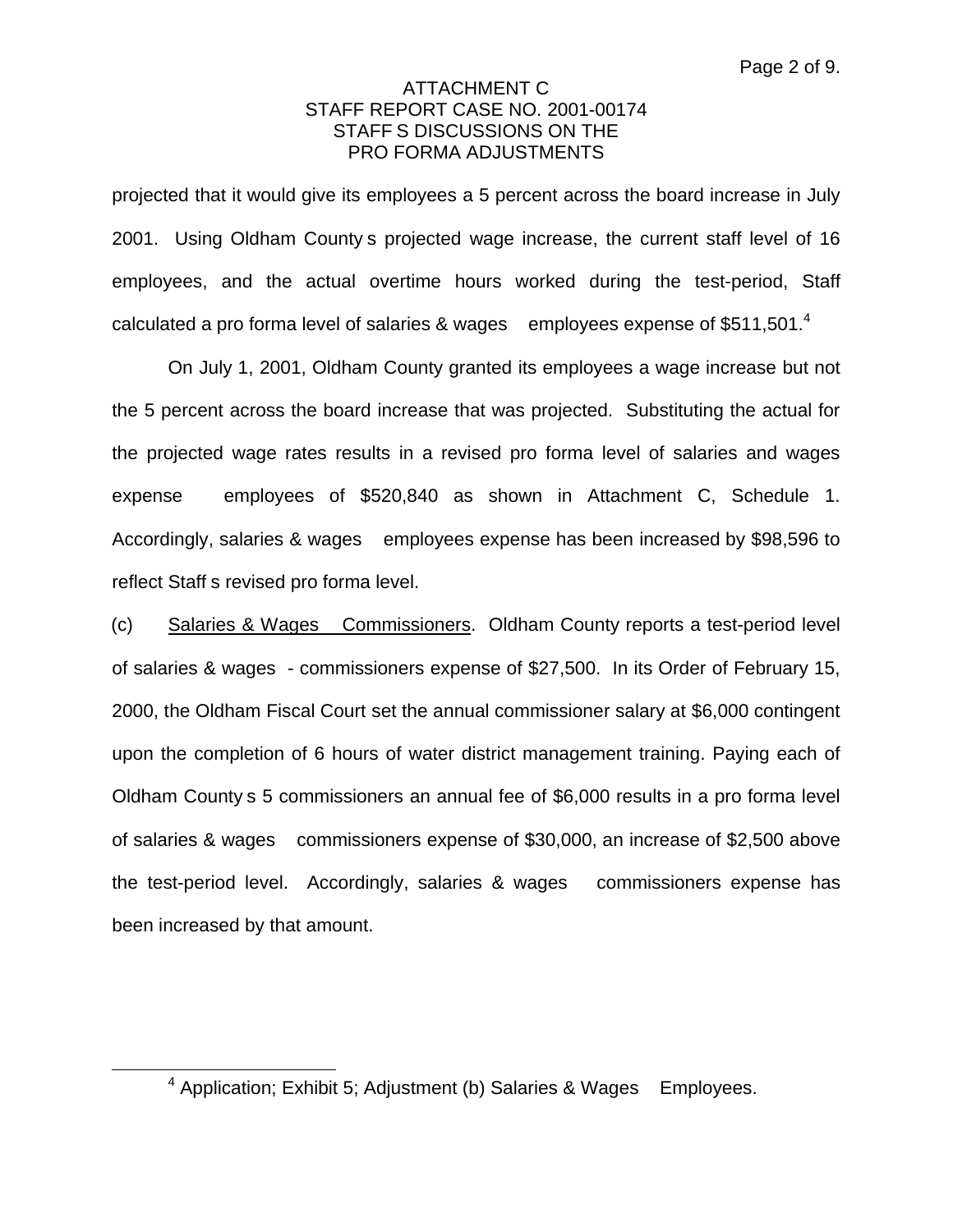(d) Employee Pensions & Benefits. In its 2000 Annual Report, Oldham County reports employee pension & benefit expense of \$129,932. Oldham County provides its employees with health insurance, retirement, uniforms, and disability insurance.

On April 15, 2001, Anthem Blue Cross & Blue Shield ( Anthem ) increased the premiums charged to Oldham County for its employee health insurance. Anthem bases its health insurance premiums on the age, gender, and physical condition of each employee and for this reason the monthly premium will not be the same for identical coverage levels but will vary from employee to employee. Using the health insurance premiums effective April 15, 2001, and eliminating the health insurance coverage Oldham County provides its Commissioners, Staff determined that the annual cost of this employee benefit is \$98,997, as shown in Attachment C, Schedule 2.

The employer contribution rate for Oldham County s pension plan is 7.17 percent. Applying the 7.17 percent employer contribution rate to the recommended salaries and wages of the full-time employees of  $$504,200<sup>5</sup>$  results in a pro forma pension contribution of \$36,151.6

Oldham County provides uniforms for its outside workforce and disability insurance to all full-time employees. Using the fees and premiums Oldham County

 $5$  \$520,840 (Pro Forma Payroll) - \$16,640 (Part-Time Salaries) = \$ 504,200.

 $6$  \$504,200 (Full-Time Salaries) x 7.17% (Contribution Rate) = \$ 36,151.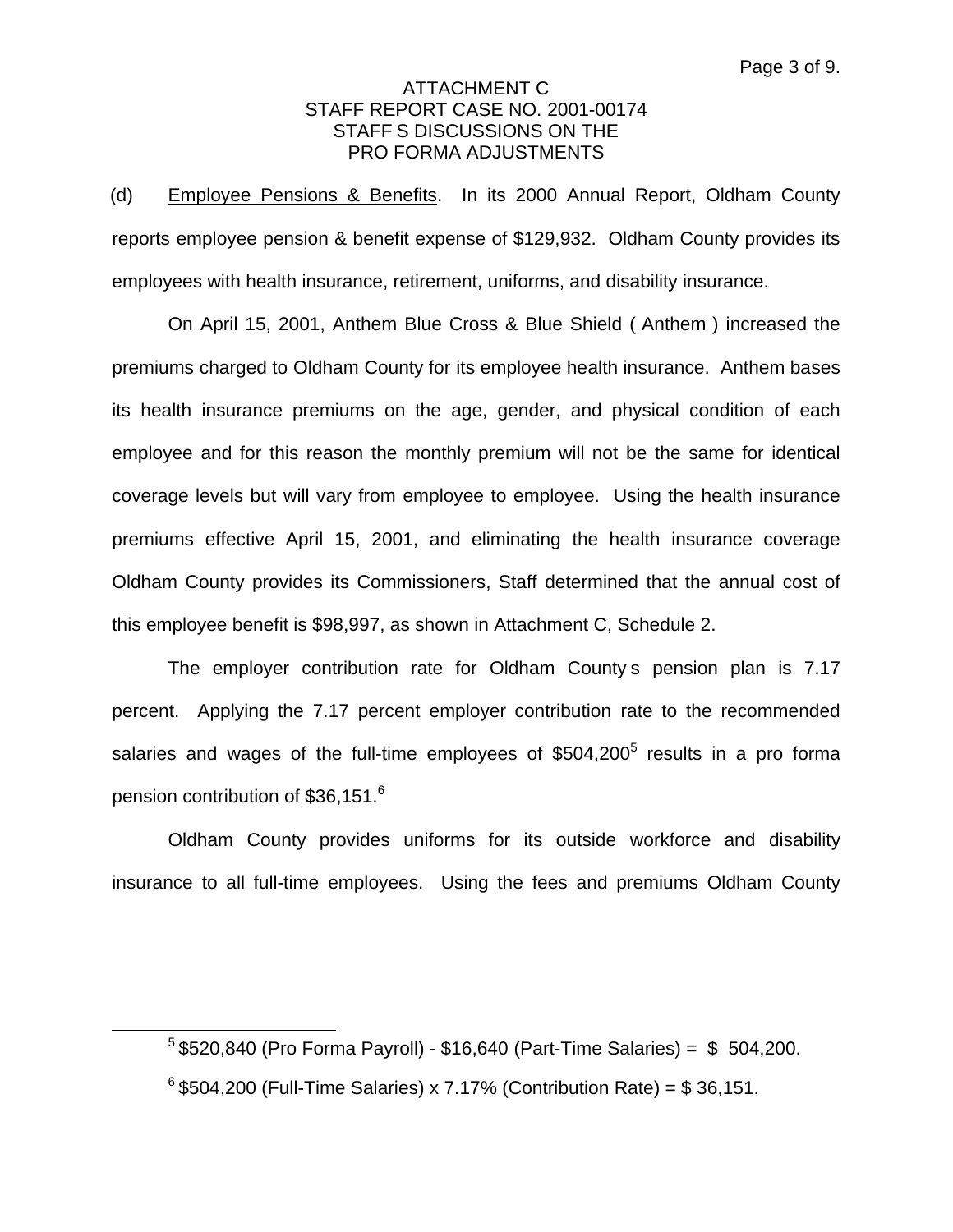currently pays, Staff determined that costs of the uniform and disability benefits are  $$6,292^7$  and  $$2,559$ , $$$  respectively.

Combining the costs of the aforementioned health insurance, pensions, uniforms, and disability insurance benefits results in a pro forma level of employee pension & benefit expense of \$144,214, an increase of \$14,282 above the test-period level. Accordingly, employee pension & benefit expense has been increased by that amount.

(e) Purchased Power. Oldham County reports a test-period level of purchased power expense of \$222,210, which includes \$219,448 of electricity expense that will vary depending upon the amount of water produced and sold. Increasing water sales to reflect adding 250 new residential customers and the water sales to Dynegy will have a corresponding impact on the variable electricity costs. Using test-period line loss of 9.04 percent, the increase in test-period water sales of 73,300,000 gallons, Staff arrived at its purchased power expense increase of \$13,545, as shown in Attachment C, Schedule 3.

(f) Chemicals. Oldham County reports a test-period level of chemical expense of \$33,103. As with purchased power, increasing water sales will have a corresponding impact on the amount of chemicals purchased. By dividing test-period chemical expense by the actual test-period water production of 1,305,627,000 gallons Staff calculated a chemical cost rate of approximately \$0.025354 per 1,000 gallons of water

 $7$  \$572 (Cost per Employee) x 11 (Outside Employees) = \$6,292.

 $8$ \$213(Monthly Disability Premium) x 12-Months = \$2,556.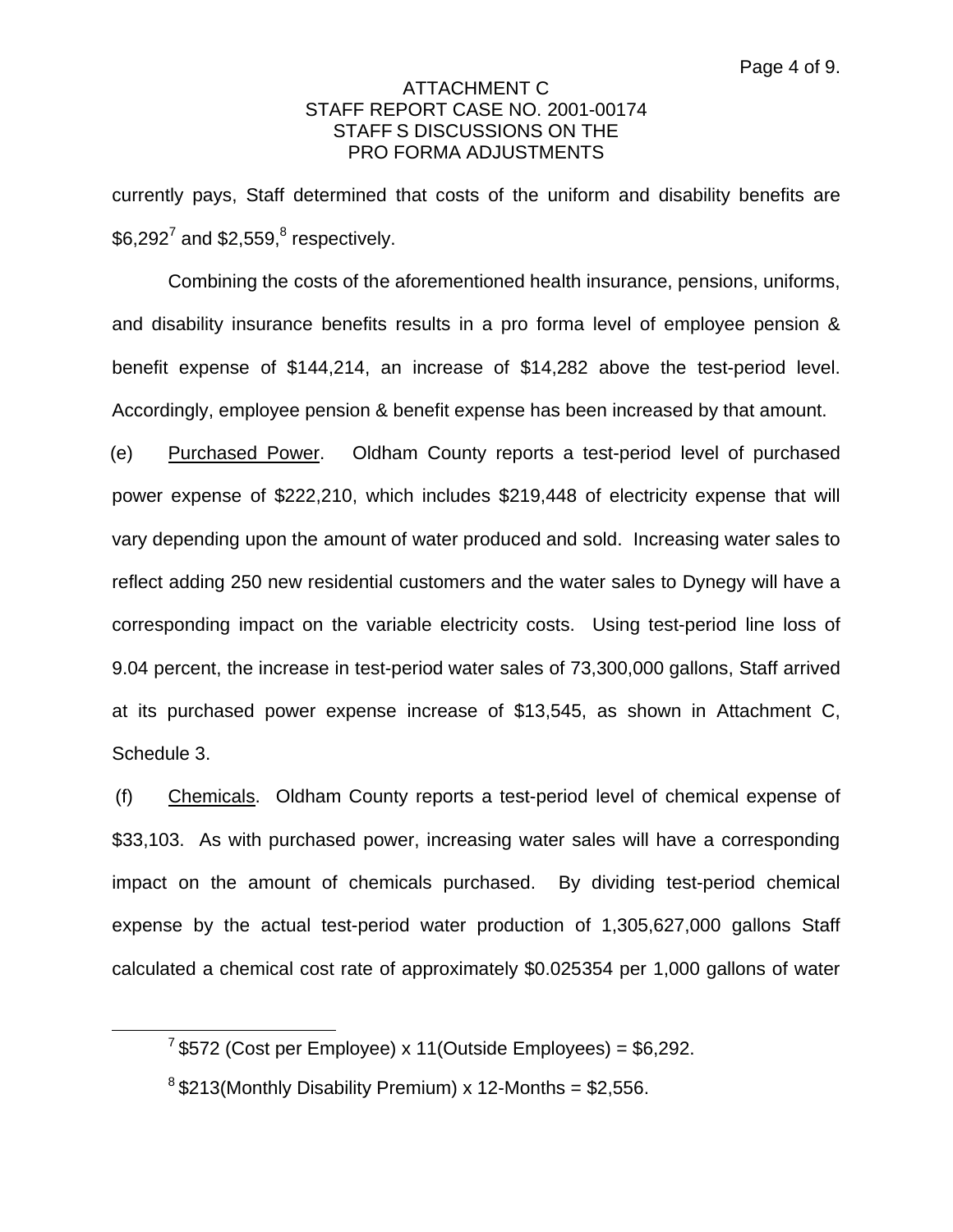produced. Multiplying the chemical cost rate by the pro forma increase in water production of 80,584,900<sup>9</sup> gallons, Staff arrived at its pro forma increase in purchased chemical expense of  $$2,043$ .<sup>10</sup>

(g) Materials and Supplies. Oldham County reports a test-period level of materials and supplies expense of \$115,133. After reviewing the invoices, Staff determined that Oldham County had expensed the following items:

| Meters      | 6,750 |
|-------------|-------|
| Meter Boxes | 1,735 |
| Meter Lids  | 1,489 |

The purchase of meters, meter boxes, and meter lids are capital expenditures that should be depreciated rather than expensed. Therefore, the materials and supplies expense has been reduced by \$9,974 to eliminate these items from the test-period operating expenses. A provision for the recovery of the capital expenditures is included in the depreciation expense adjustment.

(h) Contractual Services Legal. Oldham County s contractual services legal expense is \$3,047 for the test-period. Upon review of the invoices, Staff determined that legal fees of \$3,034 are for legal services that will not be provided in the future. Contractual services legal expense has been reduced by \$3,047 to eliminate these fees from Oldham County s test-period operating expenses.

 $9$  73.300.000 (Increase in Water Sales)  $\div$  90.96% (Line Loss Reciprocal) = 80,584,900 Gallons.

 $10$  \$0.025454 (Chemical Cost per 1,000 Gal.) x 80,584.900 (Increase in Water  $Production = $2.043$ .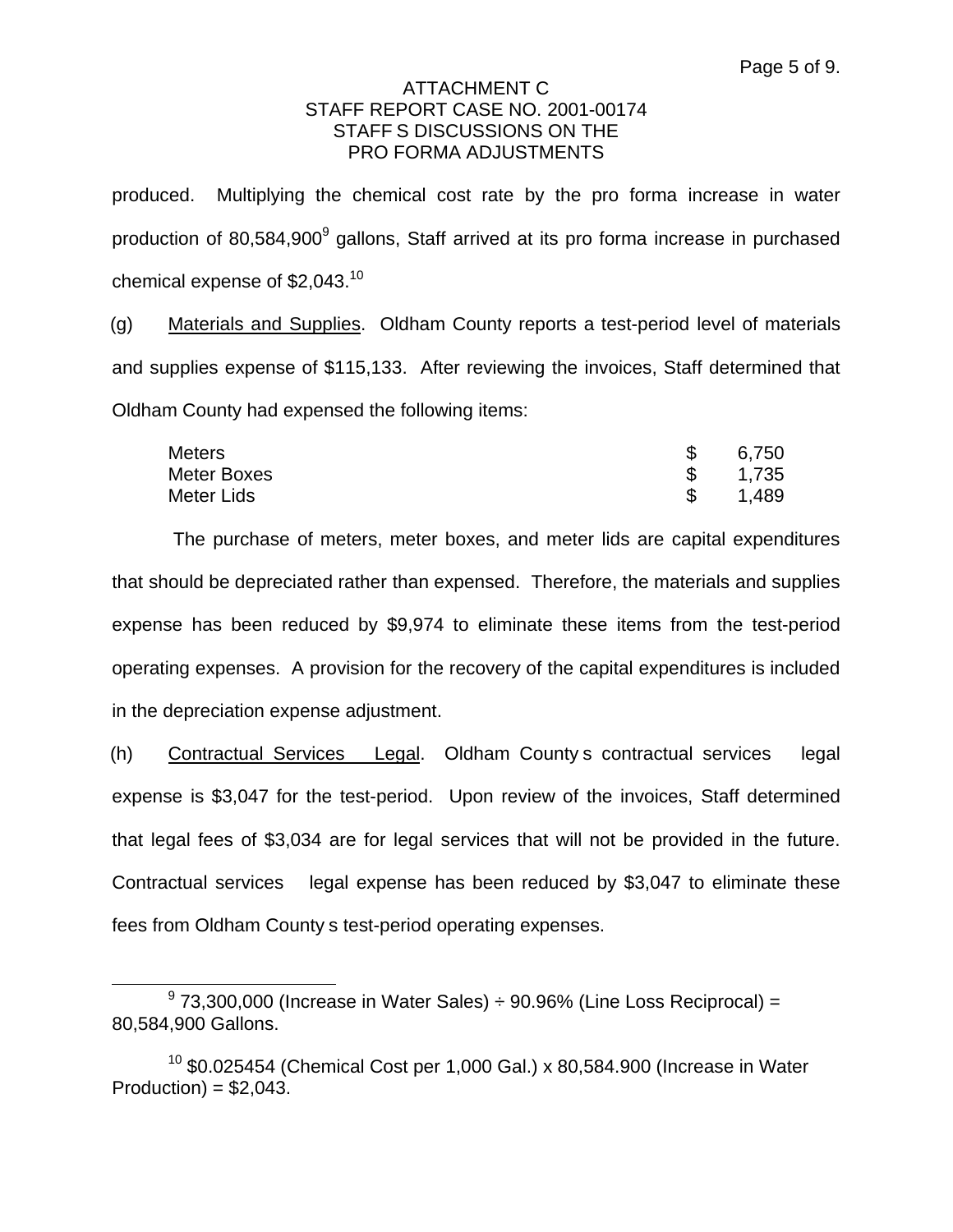(i) Contractual Services - Other. Oldham County reports a test-period level of contractual services other expense of \$115,918, which includes \$1,899 for a repair to a well pump that was performed prior to the test-period. Also included in this expense is a fee of \$15,284 for an expert to appear before the Oldham County Zoning and Planning Commission to provide testimony on the issue of ground water protection. The cost of the expert testimony is a non-recurring expenditure that should be amortized rather than expensed. The contractual services other expense has been reduced by \$17,183 to eliminate the prior period expense and the cost of the expert testimony. A provision for the recovery of the expert testimony is included in the amortization expense adjustment.

(j) Transportation. The test-period transportation expense of \$26,546 includes \$2,529 for the cost to repair a truck transmission and radiator. The repair of a transmission and radiator will not occur on an annual basis and, therefore, should be amortized rather than expensed. Transportation expense has been reduced by \$2,529 to remove the repair item that is considered non-recurring. A provision for the recovery of the non-recurring expenditure is included in the amortization expense adjustment.

(k) General Liability & Vehicle. In its 2000 Annual Report Oldham County reports insurance general liability expense and insurance vehicle expense of \$7,637 and \$7,050, respectively. In 2001, Oldham County replaced its separate insurance policies for general liability and vehicle with an umbrella policy that has an annual premium of \$11,820, which is an overall decrease in insurance premiums of \$2,867. Accordingly, test-period operating expenses have been decreased by that amount.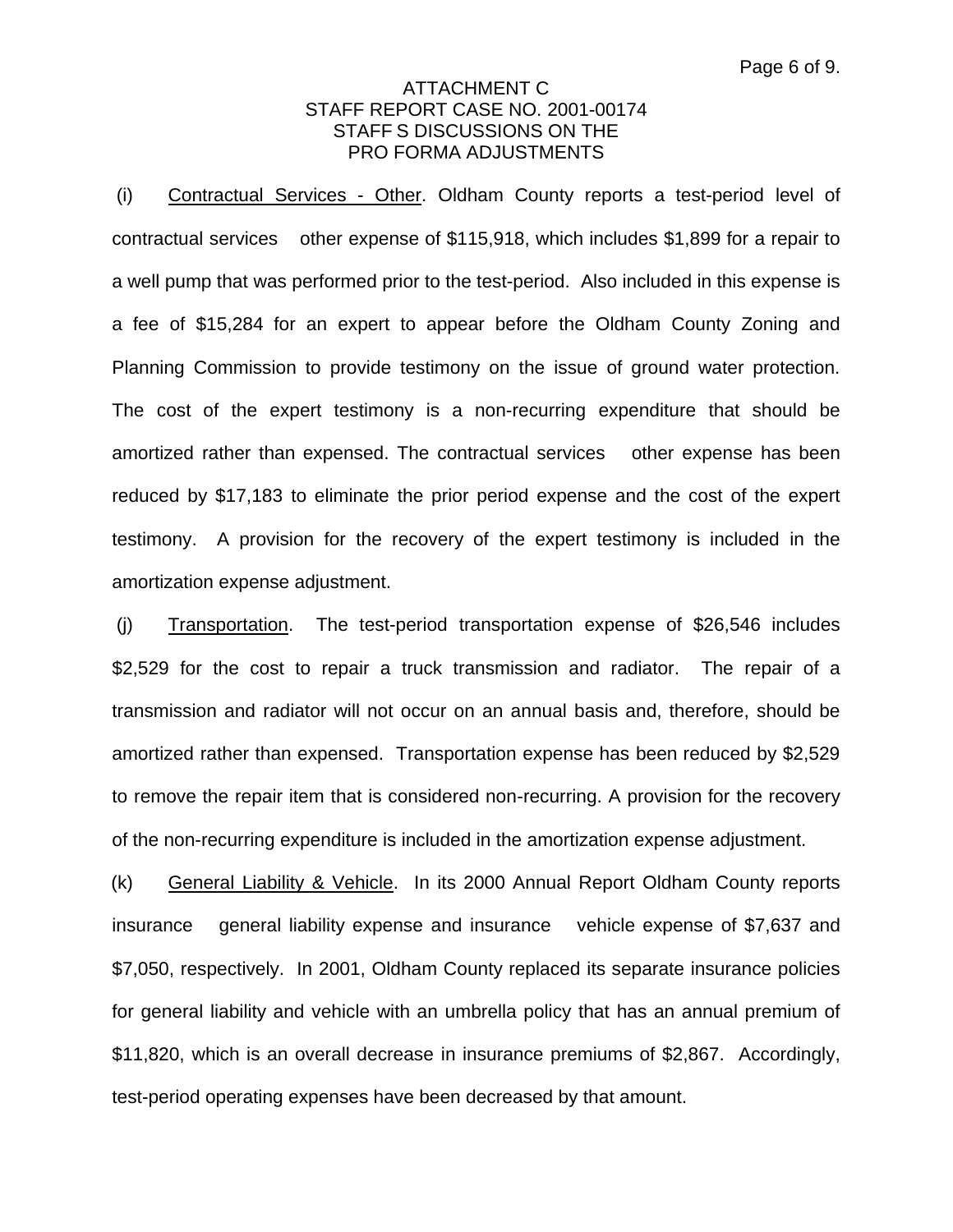(l) Workers Compensation. Oldham County reports a test-period level of insurance Workers Compensation expense of \$10,519. Using the recommended level of payroll and the current Workers Compensation premiums, Staff determined that the pro forma level of this expense is \$10,966, as shown in Attachment C, Schedule 4. Accordingly, Workers Compensation insurance expense has been increased by \$447.

(m) Insurance - Other. Oldham County reports a test-period level of insurance other expense of \$9,806. Upon its review of the insurance invoices, Staff determined that the actual insurance other expense is  $$3,178$ ,<sup>11</sup> a decrease of \$6,628 below the reported level. Accordingly, insurance other expense has been decreased by \$6,628.

(n) Miscellaneous. Oldham County reports a test-period level of miscellaneous expense of \$21,752, which includes the \$7,604 loan servicing fee Oldham County paid to the KIA. KIA s loan servicing fee is based on the outstanding loan balance on the date of the scheduled principal and interest payment. Using the amortization schedules for Oldham County s existing and proposed KIA loans, Staff calculated a 3-year average KIA loan servicing fee of \$20,948, an increase of \$13,344 above the test-period level. Accordingly, miscellaneous expense has been increased by \$13,344.

(o) Depreciation Expense. Oldham County reports a test-period level of depreciation expense of \$157,761. Increasing Oldham County s Utility Plant Investment by the proposed construction projects and the capital expenditures removed from materials &

| <sup>11</sup> Indemnity Bond Commissioners | 2,700 |
|--------------------------------------------|-------|
| <b>Commercial Crime</b>                    | 174   |
| Encroachment Bond                          | 304   |
| Total Insurance Other Expense              | 3 178 |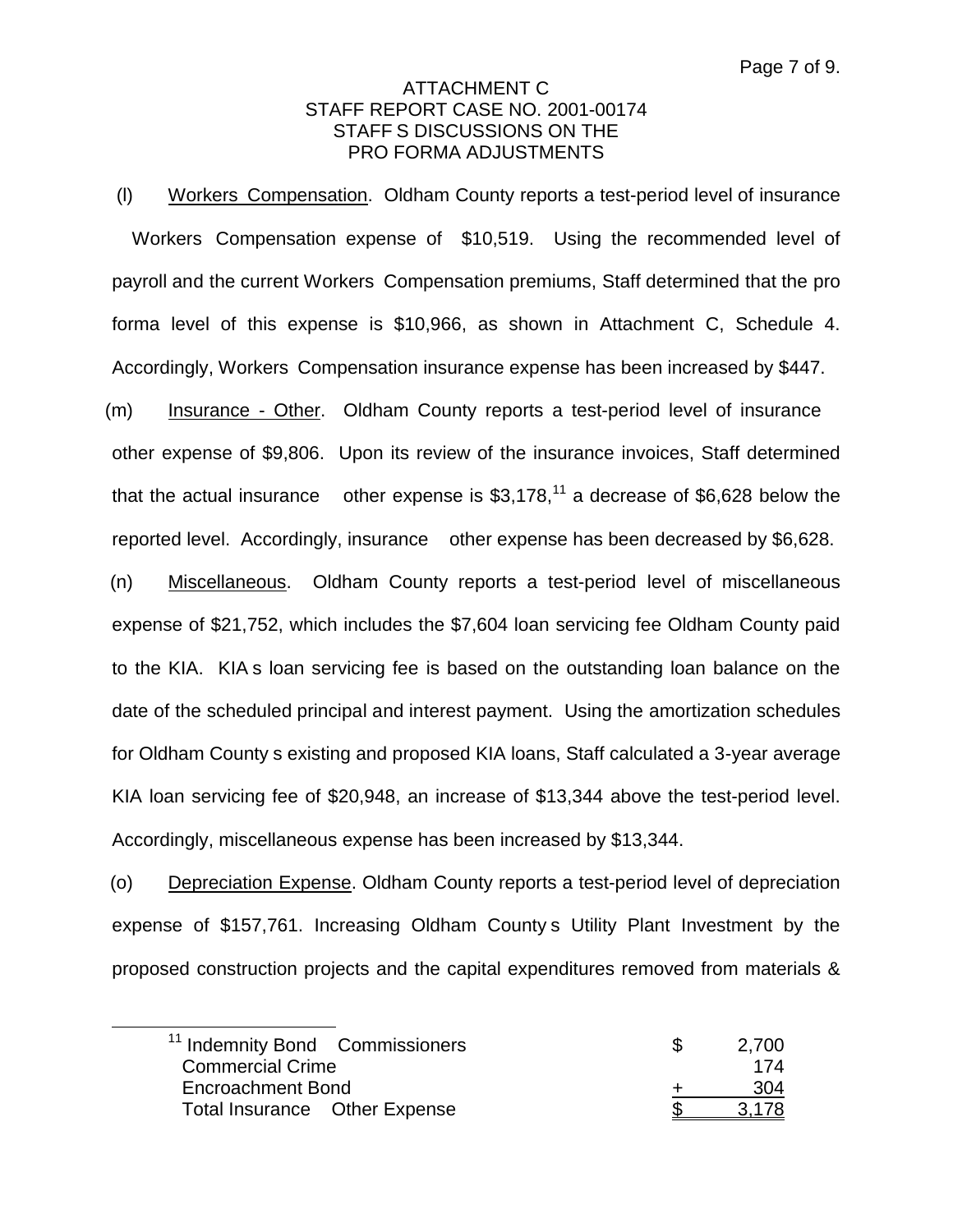supplies expense, Staff calculated a pro forma level of depreciation of \$713,044, as itemized in Attachment C, Schedule 5. Depreciation expense has been increased by \$159,677 to reflect Staff s recommended pro forma level.

(p) Amortization. Oldham County planned to paint and clean the horse park tank on September 1, 2001, and the industrial park tank on October 15, 2001. Staff was provided copies of the bids showing that the combined cost of the proposed tank painting and cleaning is  $$118,900.<sup>12</sup>$  Staff has increased test-period operating expenses by \$40,058 to reflect amortizing the non-recurring items removed from other sections of this attachment and the proposed tank painting and cleaning over their estimated useful lives:

|                                      |                | Amortization |          |    |         |  |
|--------------------------------------|----------------|--------------|----------|----|---------|--|
| <b>Description</b>                   |                | Cost         | Lives    |    | Expense |  |
| <b>Expert Groundwater Protection</b> | \$             | 77,483       | 3 Years  | S  | 25,828  |  |
| <b>Rate Case Cost</b>                | \$             | 18,910       | 3 Years  | \$ | 6,303   |  |
| Clean & Paint Horse Park Tank        | $\mathfrak{L}$ | 53,500       | 15 Years | \$ | 3,567   |  |
| Clean & Paint<br>Industrial          |                |              |          |    |         |  |
| Park Tank                            | \$             | 65,400       | 15 Years | S  | 4,360   |  |

(q) Payroll Taxes. Oldham County s test-period payroll tax expense is \$37,994. Using the pro forma payroll, Staff calculated a pro forma payroll tax expense of \$44,848, as shown in Attachment C, Schedule 6. Payroll tax expense has been increased by \$6,854 to reflect the pro forma level.

(r) Interest Income. In its 2000 Annual Report, Oldham County reports a test-period level of interest income of \$74,567. In a response to Staff s interrogatories, Oldham

<sup>&</sup>lt;sup>12</sup> \$53,500 (Horse Park Tank) + \$65,400 (Industrial Park Tank) = \$118,900.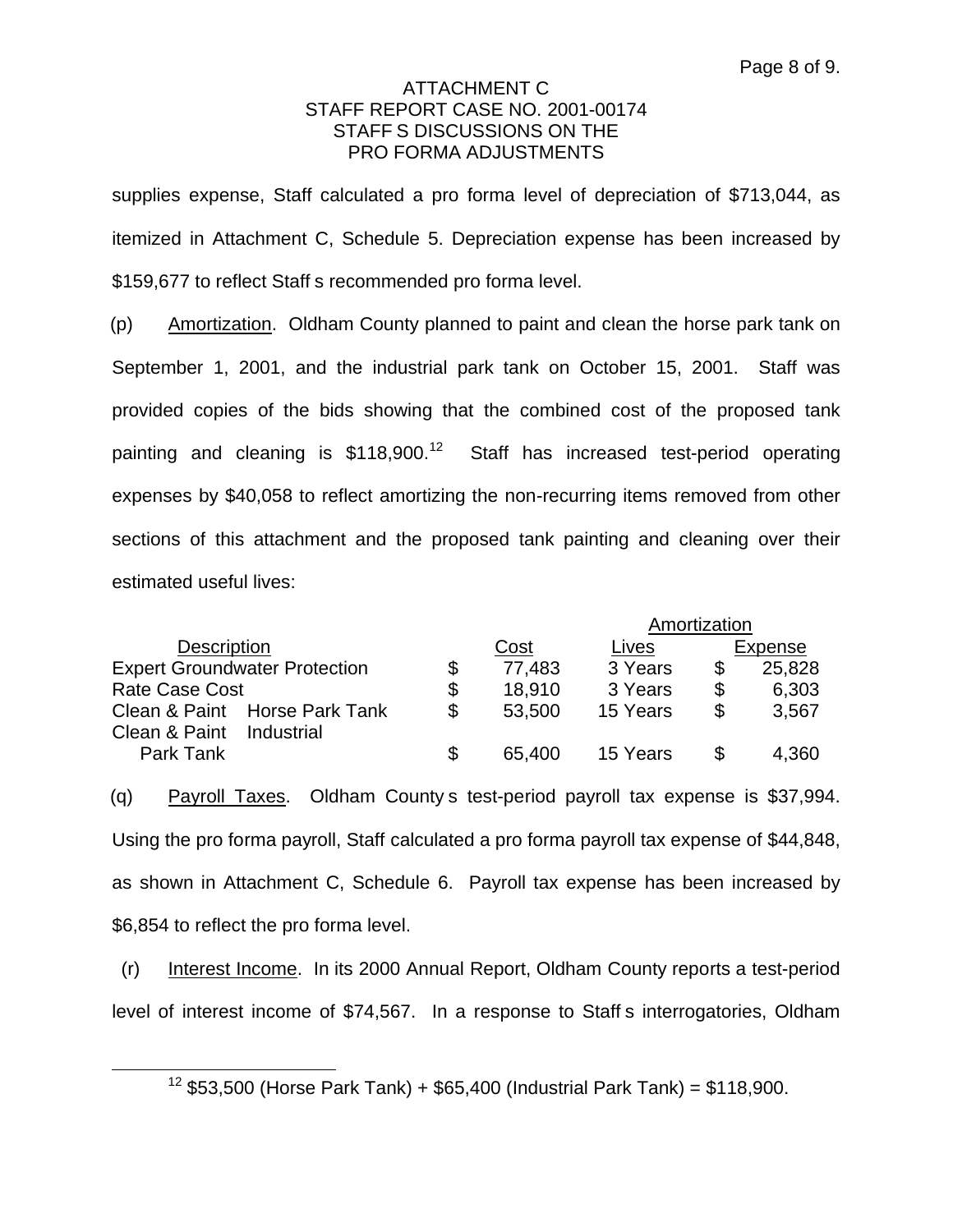County identified \$60,048 of interest income that has a restricted use. For this reason,

Staff has reduced interest income by \$60,048 to remove the interest income earned on

restricted accounts.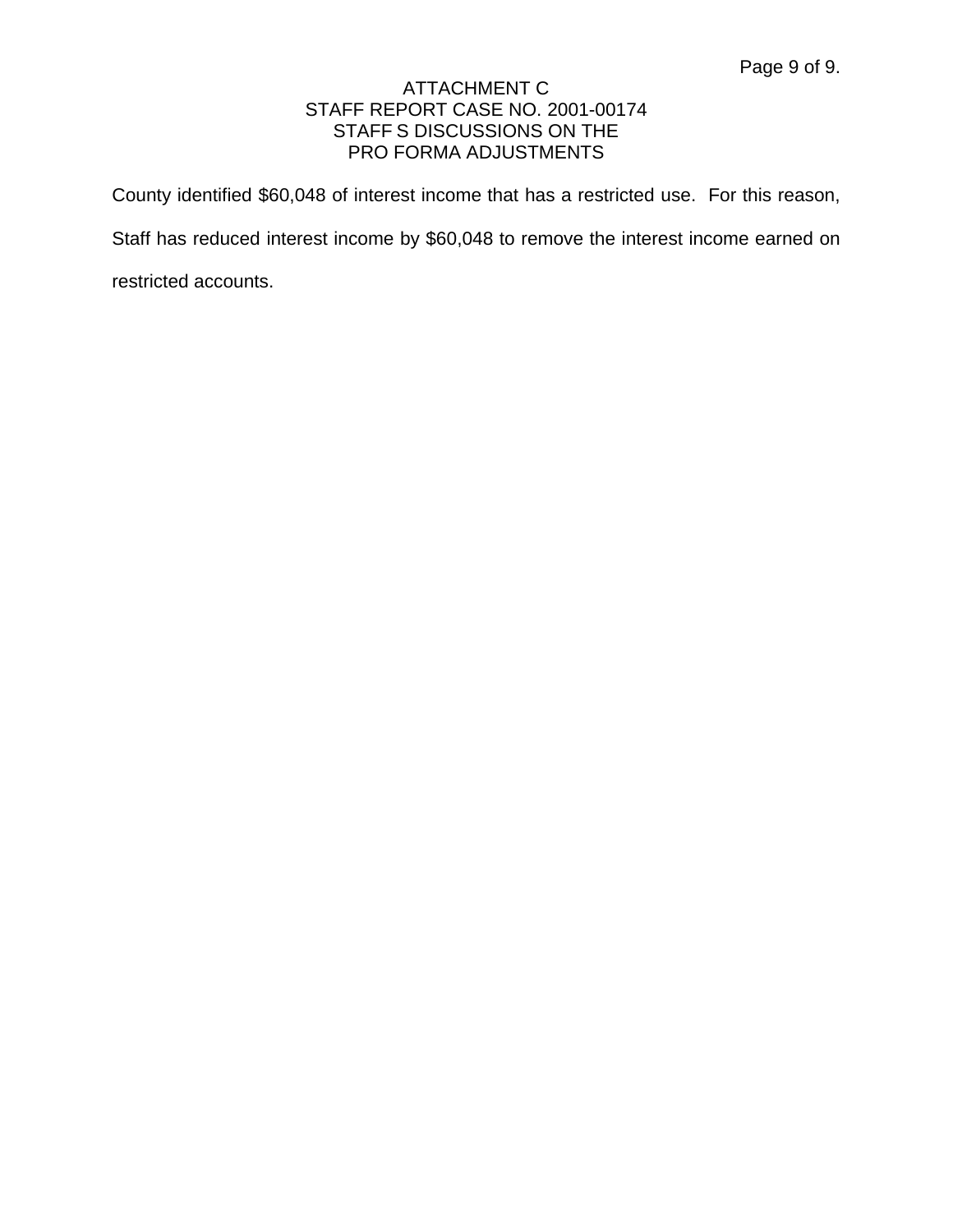# ATTACHMENT C SCHEDULE 1 STAFF REPORT CASE NO. 2001-00174 PRO FORMA SALARIES & WAGES - EMPLOYEES

|                             | Payment   | 07/01/01 Pay Rates  |          |     | Hours Worked |       |     |    | Sall |  |  |  |  |         |          |  |         |
|-----------------------------|-----------|---------------------|----------|-----|--------------|-------|-----|----|------|--|--|--|--|---------|----------|--|---------|
| Title                       | Method    | Regular<br>Overtime |          |     |              |       |     |    |      |  |  |  |  | Regular | Overtime |  | Regular |
| Asst. Superintendent        | Salary    | \$                  | 961.54   | \$  | 1,442.31     | N/A   | N/A | \$ | 50,0 |  |  |  |  |         |          |  |         |
| Office/Acct. Mgr.           | Salary    | \$                  | 769.23   | \$. | 1,153.85     | N/A   | N/A |    | 40,0 |  |  |  |  |         |          |  |         |
| Treat/Distrib. Spec.        | Hourly    | \$                  | 18.27    | \$  | 27.41        | 2,080 | 161 |    | 38,0 |  |  |  |  |         |          |  |         |
| <b>Meter Service Worker</b> | Part-Time | \$                  | 9.00     | \$  | 13.50        | 1,040 | 0   |    | 9,3  |  |  |  |  |         |          |  |         |
| Water Meter Spec.           | Hourly    | \$                  | 16.68    | \$  | 25.02        | 2,080 | 145 |    | 34,6 |  |  |  |  |         |          |  |         |
| <b>Meter Service Worker</b> | Hourly    | \$                  | 10.21    | \$  | 15.32        | 2,080 | 10  |    | 21,2 |  |  |  |  |         |          |  |         |
| Maintenance Mgr.            | Salary    | \$                  | 1,007.25 | \$  | 1,510.88     | N/A   | N/A |    | 52,3 |  |  |  |  |         |          |  |         |
| <b>Meter Service Worker</b> | Part-Time | \$                  | 7.00     | \$. | 10.50        | 1,040 | 0   |    | 7,2  |  |  |  |  |         |          |  |         |
| Maint. Tech                 | Hourly    | \$                  | 15.00    | \$  | 22.50        | 2,080 | 168 |    | 31,2 |  |  |  |  |         |          |  |         |
| <b>Customer Service</b>     | Hourly    | \$                  | 16.92    | \$  | 25.38        | 2,080 | 0   |    | 35,1 |  |  |  |  |         |          |  |         |
| Cashier/Receptionist        | Hourly    | \$                  | 13.07    | \$  | 19.61        | 2,080 | 0   |    | 27,1 |  |  |  |  |         |          |  |         |
| <b>Meter Service Worker</b> | Hourly    | \$                  | 10.50    | \$  | 15.75        | 2,080 | 91  |    | 21,8 |  |  |  |  |         |          |  |         |
| Meter Service Worker        | Hourly    | \$                  | 10.09    | \$  | 15.14        | 2,080 |     |    | 20,9 |  |  |  |  |         |          |  |         |
| Inventory/C. Connect        | Hourly    | \$                  | 14.47    | \$  | 21.71        | 2,080 | 0   |    | 30,0 |  |  |  |  |         |          |  |         |
| Superintendent              | Salary    | \$                  | 1,086.00 | \$  | 1,629.00     | N/A   | N/A |    | 56,4 |  |  |  |  |         |          |  |         |
| Distribution Tech.          | Hourly    | \$                  | 15.14    | \$  | 22.71        | 2,080 | 0   |    | 31,4 |  |  |  |  |         |          |  |         |
| Pro Forma Salaries &        |           |                     |          |     |              |       |     |    |      |  |  |  |  |         |          |  |         |

Wages - Employees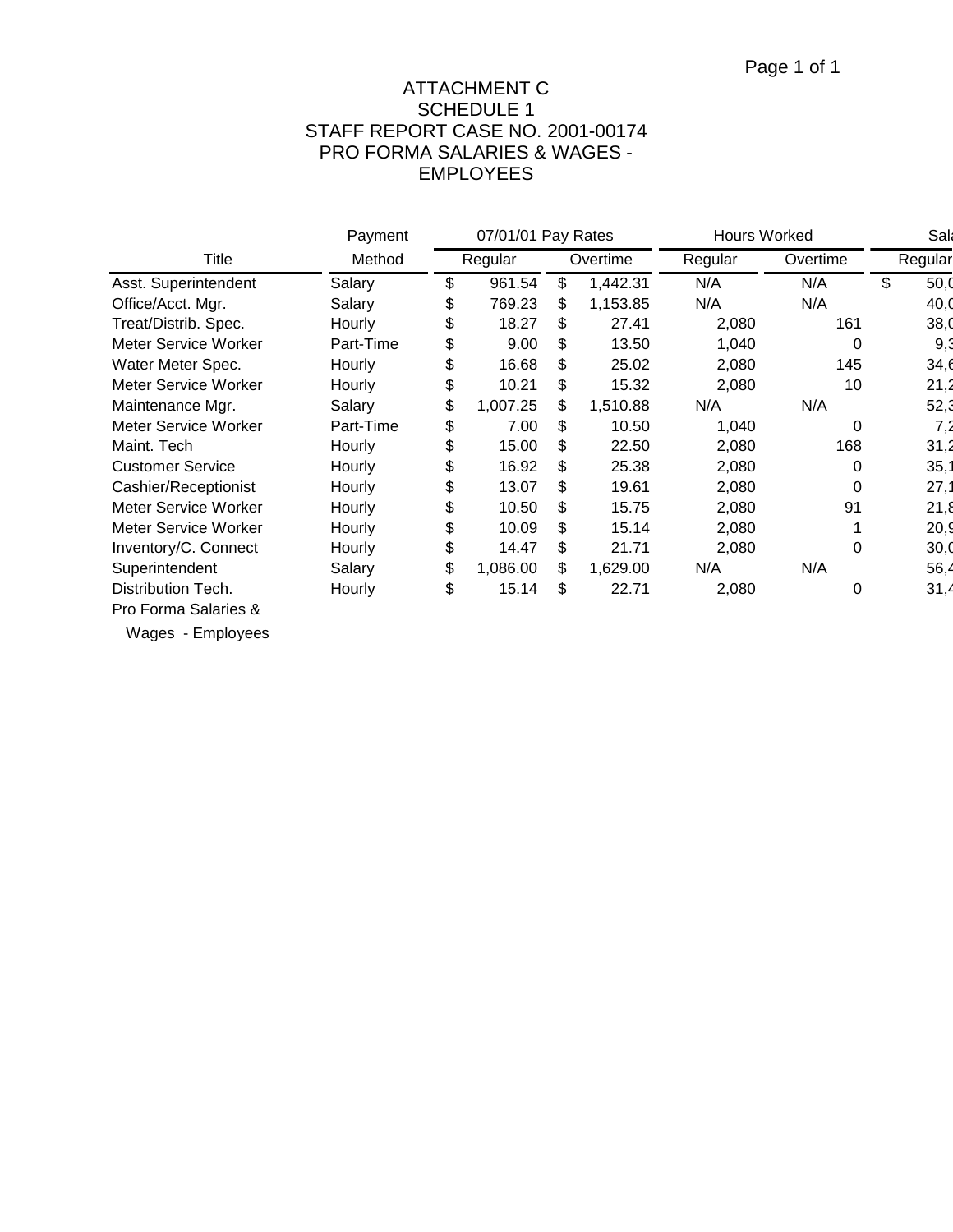# ATTACHMENT C SCHEDULE 2 STAFF REPORT CASE NO. 2001-00174 PRO FORMA EMPLOYEE PENSION & BENEFITS

|                             | Employee |          | Dependent |          | Monthly        | Annual       |
|-----------------------------|----------|----------|-----------|----------|----------------|--------------|
| Title                       |          | Coverage |           | Coverage | Premium        | Premium      |
| Asst. Superintendent        | \$       | 244.31   | \$        | 777.50   | \$<br>1,021.81 | \$<br>12,262 |
| Office/Acct. Mgr.           |          | 596.25   |           | 601.53   | 1,197.78       | 14,373       |
| Treat/Distrib. Spec.        |          | 169.52   |           | 240.49   | 410.01         | 4,920        |
| Meter Service Worker        |          | 0.00     |           | 0.00     | 0.00           | $\Omega$     |
| Commissioner                |          | 0.00     |           | 0.00     | 0.00           | 0            |
| Chairman                    |          | 0.00     |           | 0.00     | 0.00           | 0            |
| Commissioner                |          | 0.00     |           | 0.00     | 0.00           | $\Omega$     |
| Water Meter Spec.           |          | 244.31   |           | 777.50   | 1,021.81       | 12,262       |
| <b>Meter Service Worker</b> |          | 150.46   |           | 0.00     | 150.46         | 1,806        |
| Maintenance Mgr.            |          | 405.91   |           | 509.73   | 915.64         | 10,988       |
| Meter Service Worker        |          | 0.00     |           | 0.00     | 0.00           | $\Omega$     |
| Maint. Tech                 |          | 150.46   |           | 0.00     | 150.46         | 1,806        |
| Commissioner                |          | 0.00     |           | 0.00     | 0.00           | 0            |
| <b>Customer Service</b>     |          | 0.00     |           | 0.00     | 0.00           | 0            |
| Cashier/Receptionist        |          | 505.63   |           | 0.00     | 505.63         | 6,068        |
| Commissioner                |          | 0.00     |           | 0.00     | 0.00           | 0            |
| Meter Service Worker        |          | 378.63   |           | 0.00     | 378.63         | 4,544        |
| Meter Service Worker        |          | 419.11   |           | 0.00     | 419.11         | 5,029        |
| Inventory/C. Connect        |          | 309.12   |           | 758.15   | 1,067.27       | 12,807       |
| Superintendent              |          | 309.12   |           | 457.53   | 766.65         | 9,200        |
| Distribution Tech.          |          | 244.31   |           | 0.00     | 244.31         | 2,932        |
| <b>Totals</b>               | \$       | 4,127.14 | \$        | 4,122.43 | \$<br>8,249.57 | \$<br>98,997 |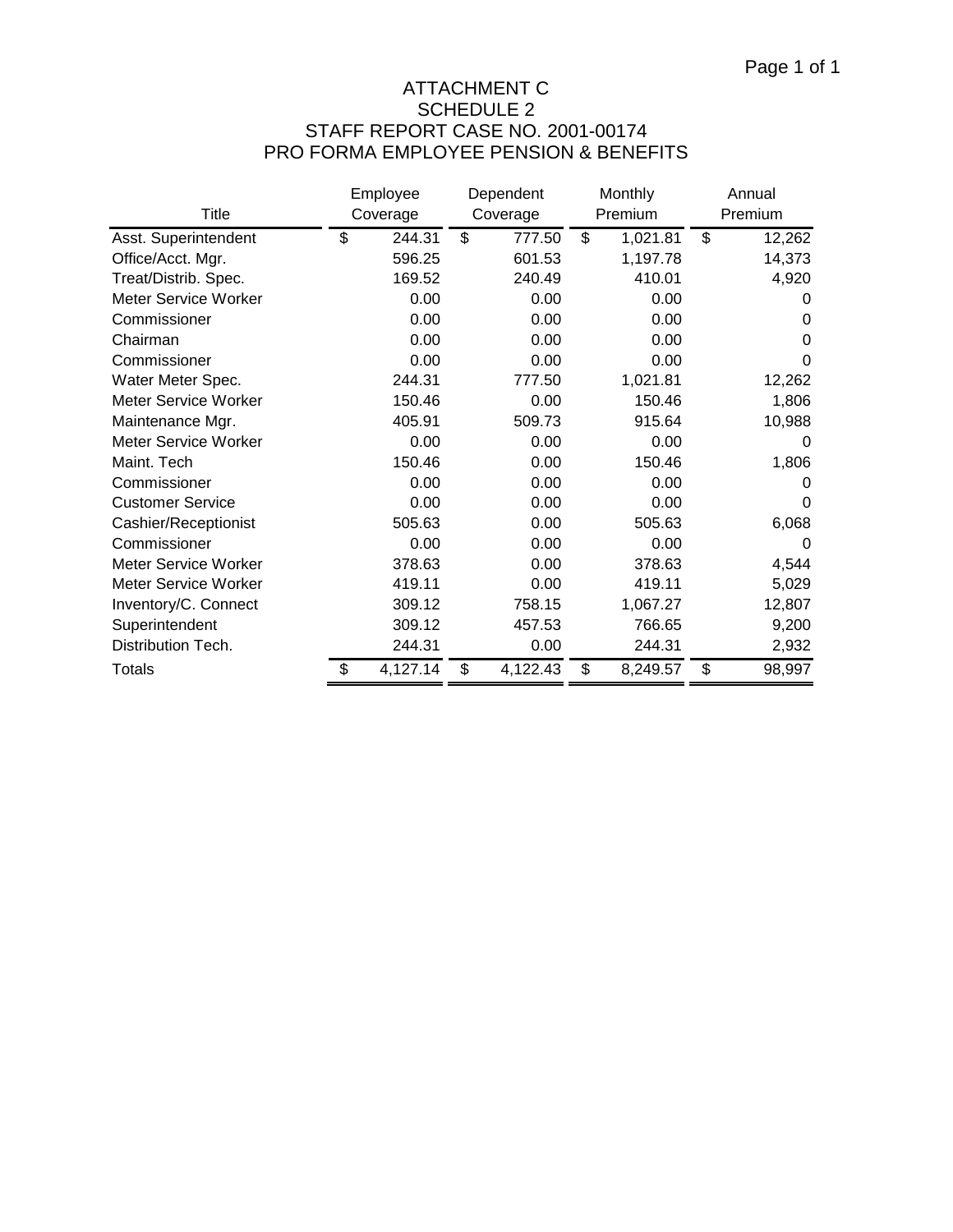## ATTACHMENT C SCHEDULE 3 STAFF REPORT CASE NO. 2001-00174 PRO FORMA PURCHASED POWER ADJUSTMENT

#### **Line Loss Percentage**

| <b>Water Produced</b>                                                        | 1,305,627.0    |
|------------------------------------------------------------------------------|----------------|
| <b>Test Period Water Sales</b>                                               | 1,164,093.0    |
| Add: Other Water Used                                                        |                |
| <b>Free Customers</b>                                                        | 14.0           |
| Water Used by District                                                       | 23,508.1       |
| Unaccounted for Water                                                        | 118,025.9      |
| Total                                                                        | 1,305,641.0    |
| Percentage of Line Loss                                                      | 9.040%         |
| Line Loss Reciprocal (1-Percentage)                                          | 90.960%        |
| Variable Cost of Electricity per Gallon of Water Production                  |                |
| Electricity - Account 6403 Boosters                                          | \$<br>91,251   |
| Electricity - Account 6402 Treatment Plant                                   | 86,278         |
| Electricity - Account 6401 Well Pumps                                        | 41,919         |
| <b>Total Variable Cost of Electricity</b>                                    | \$<br>219,448  |
| Divided by: Test Period Water Production                                     | 1,305,627      |
| Variable Cost of Electricity per 1,000 Gallons of Water Produced             | \$<br>0.168079 |
| <b>Pro Forma Increase in Electricity</b>                                     |                |
| Sales to Dynergy                                                             | 51,100.0       |
| Add: New Residential                                                         | 22,200.0       |
| Subtotal                                                                     | 73,300.0       |
| Divided by: Line Loss Reciprocal                                             | 90.960%        |
| Pro Forma Increase Water Sales                                               | 80,584.9       |
| Multiplied by: Variable Cost of Electricity per 1,000 Gal. of Water Produced | \$<br>0.168079 |
| Pro Forma Adjustment                                                         | \$<br>13,545   |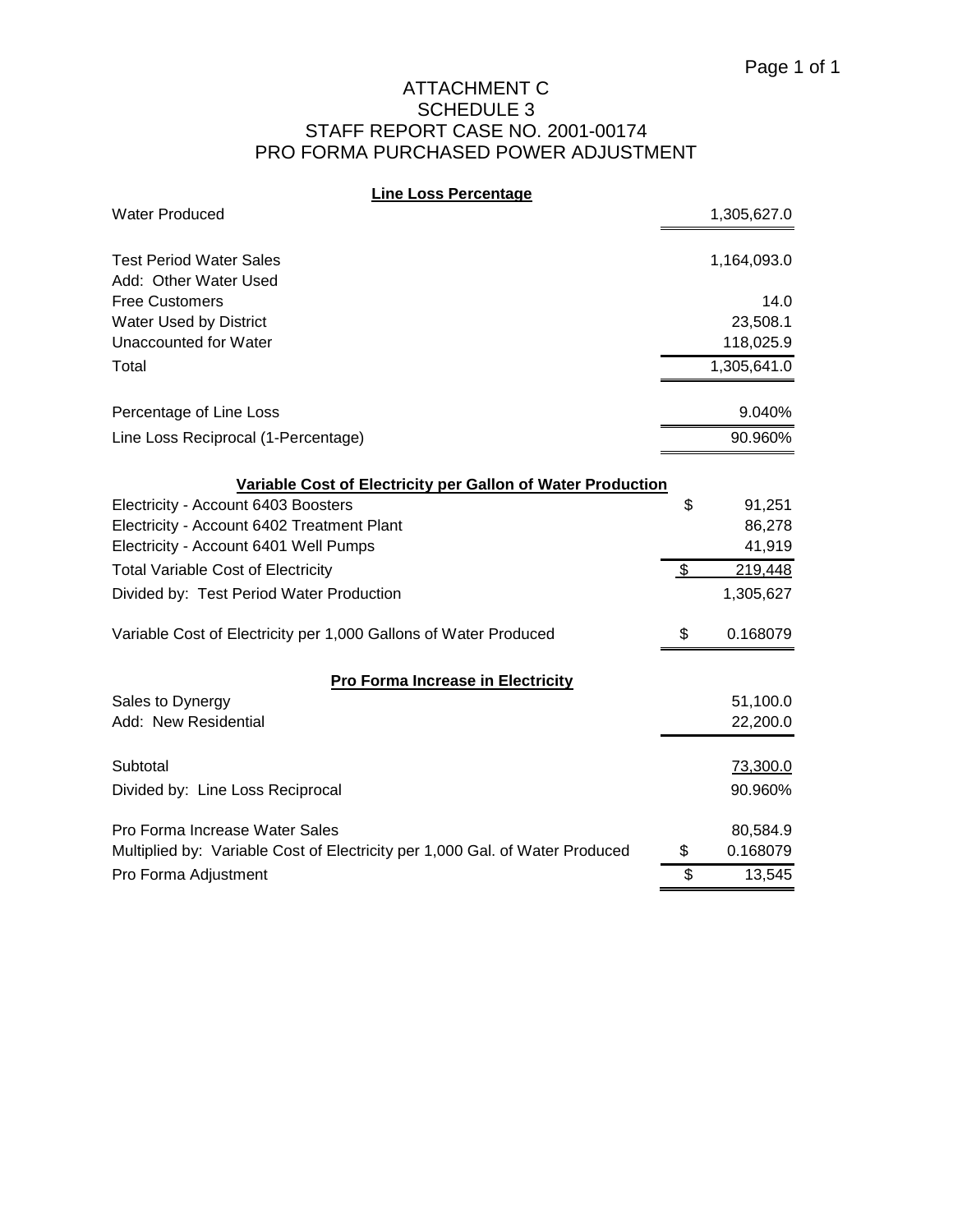# ATTACHMENT C SCHEDULE 4 STAFF REPORT CASE NO. 2001-00174 PRO FORMA INSURANCE WORKERS **COMPENSATION**

|                                          |   |         | Pro Forma |           | Rate    |              |
|------------------------------------------|---|---------|-----------|-----------|---------|--------------|
| Description                              |   | Payroll |           | per \$100 |         | Premium      |
| <b>Waterworks Operation</b>              | W | \$      | 411,655   | \$        | 3.76    | \$<br>15,478 |
| Clerical                                 | С |         | 129,846   | \$        | 0.24    | 312          |
| <b>Total Manual Premium</b>              |   | \$      | 541,501   |           |         | \$<br>15,790 |
| Add:                                     |   |         |           |           |         |              |
| <b>Employers' Liability Limits</b>       |   |         |           |           | 3.00%   | 474          |
| <b>Premium Subtotal</b>                  |   |         |           |           |         | \$<br>16,264 |
| <b>Experience Modification</b><br>Less:  |   |         |           |           | 101.00% | \$<br>16,427 |
| Rate Adjustment/Premium Discount<br>Add: |   |         |           |           | 40.00%  | 6,506        |
| <b>Expense Constant</b>                  |   |         |           |           |         | 140          |
| <b>Total Pro Forma Premium</b>           |   |         |           |           |         | \$<br>10,061 |
| Kentucky Special Fund Assessment         |   |         |           |           | 9.00%   | 905          |
| <b>Total Pro Forma Annual Cost</b>       |   |         |           |           |         | \$<br>10,966 |
| Less: Actual Ins. Workers Comp.          |   |         |           |           |         | 10,519       |
| Pro Forma Adjustment                     |   |         |           |           |         | \$<br>447    |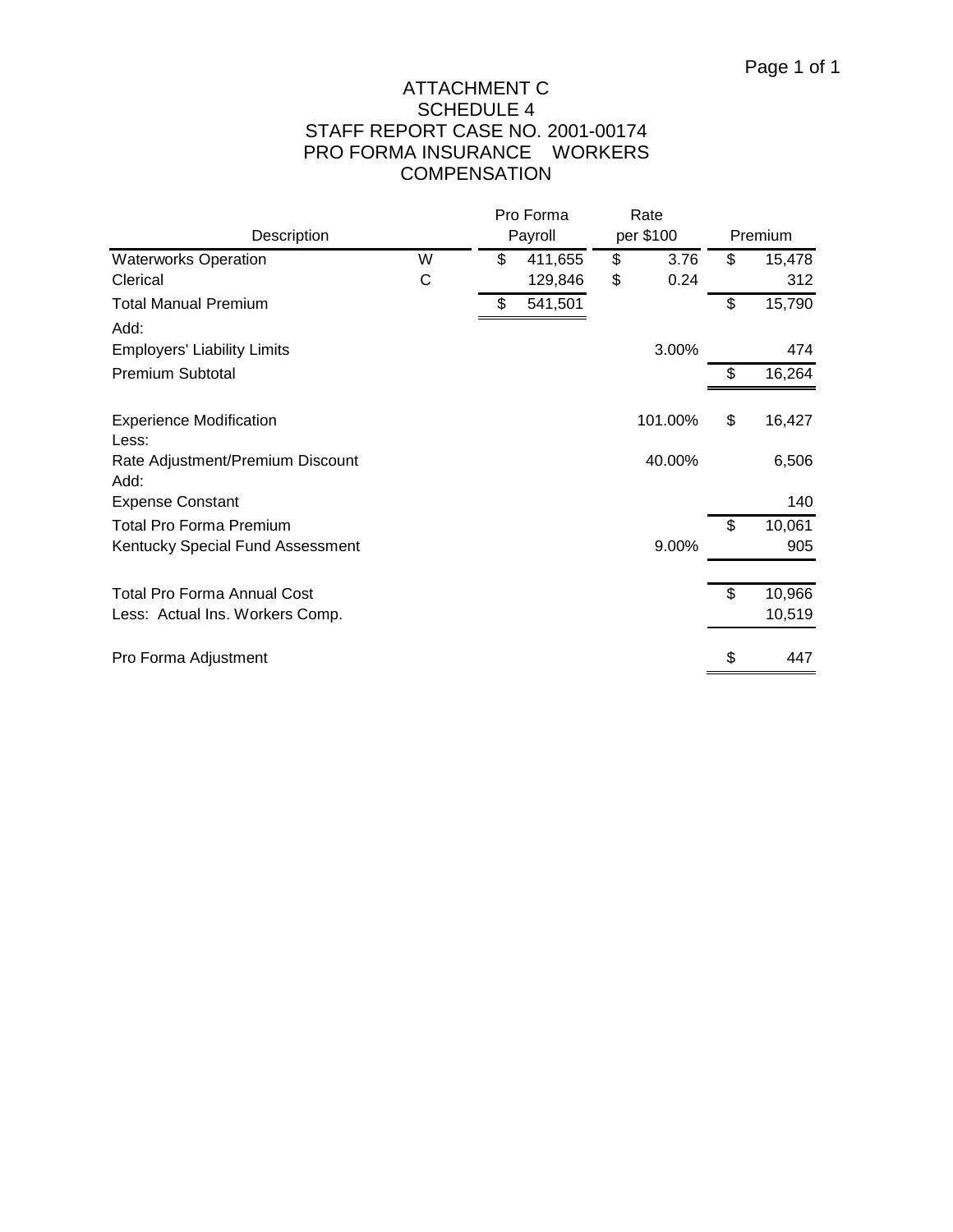## ATTACHMENT C SCHEDULE 5 STAFF REPORT CASE NO. 2001-00174 PRO FORMA DEPRECIATION EXPENSE

| Acct $#$ | <b>Account Title</b>                         | Pro Forma<br>Depreciation<br>Expense |
|----------|----------------------------------------------|--------------------------------------|
| 301.10   | <b>ORGANIZATIONS</b>                         | \$<br>104                            |
| 303.20   | <b>LAND &amp; LAND RIGHTS</b>                | 0                                    |
| 303.30   | <b>LAND &amp; LAND RIGHTS</b>                | 0                                    |
| 303.40   | <b>LAND &amp; LAND RIGHTS</b>                | 0                                    |
| 303.50   | <b>LAND &amp; LAND RIGHTS</b>                | 0                                    |
| 307.20   | <b>WELLS &amp; SPRINGS</b>                   | 29,422                               |
| 309.20   | <b>SUPPLY MAINS</b>                          | 10,236                               |
| 310.20   | POWER GENERATION EQUIPMENT                   | 5,281                                |
| 320.30   | <b>WATER TREATMENT EQUIPMENT</b>             | 30,638                               |
| 330.40   | <b>RESERVOIRS &amp; STANDPIPES</b>           | 126,221                              |
| 331.40   | <b>DISTRIBUTION MAINS</b>                    | 281,309                              |
| 333.40   | <b>SERVICES</b>                              | 5,843                                |
| 334.40   | <b>METERS &amp; INSTALLATIONS</b>            | 95,401                               |
| 335.40   | <b>HYDRANTS</b>                              | 7,259                                |
| 339.40   | OTHER PLANT MISC. EQUIPMENT                  | 21                                   |
| 340.50   | <b>OFFICE EQUIPMENT</b>                      | 7,212                                |
| 341.50   | TRANSPORTATION EQUIPMENT                     | 28,266                               |
| 344.50   | <b>LABORATORY EQUIPMENT</b>                  | 566                                  |
| 346.50   | <b>COMMUNICATION EQUIPMENT</b>               | 495                                  |
| 347.50   | MISCELLANEOUS EQUIPMENT                      | 900                                  |
| 347.90   | TOOLS, SHOP & GARAGE EQUIPMENT               | 152                                  |
| 304.20   | <b>STRUCTURE &amp; IMPROVEMENTS</b>          | 14,036                               |
| 304.30   | <b>WATER TREATMENT PLANT</b>                 | 6,193                                |
| 304.50   | <b>STRUCTURE &amp; IMPROVEMENTS - OFFICE</b> | 6,546                                |
| 311.20   | <b>PUMPING EQUIPMENT</b>                     | 56,943                               |
|          | Pro Forma Depreciation Expense               | \$<br>713,044                        |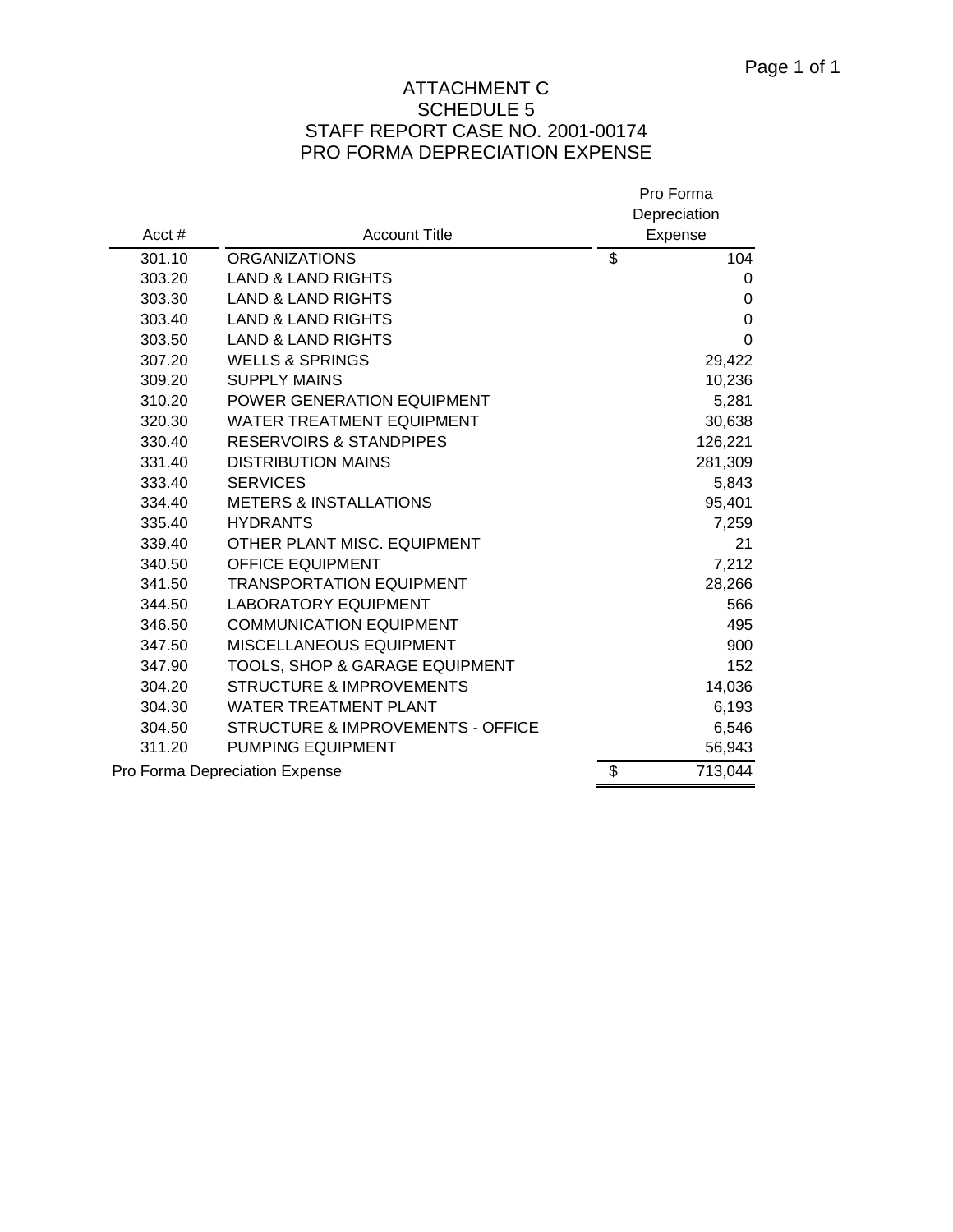## ATTACHMENT C SCHEDULE 6 STAFF REPORT CASE NO. 2001-00174 PRO FORMA PAYROLL TAXES

|                         |               | Pro Forma Payroll Taxes |                          |               |       |             |        |       |
|-------------------------|---------------|-------------------------|--------------------------|---------------|-------|-------------|--------|-------|
|                         |               |                         | St. Unemp.<br>Fed. Unemp |               |       | <b>FICA</b> | Tota   |       |
|                         | Pro Forma     | \$                      | 7,000                    | \$            | 8,000 | \$          | 76,000 | Payro |
| <b>Title</b>            | Payroll       |                         | 0.80%                    |               | 1.00% |             | 7.65%  | Taxe  |
| Asst. Superintendent    | \$<br>50,000  | \$                      | 56                       | $\mathsf{\$}$ | 80    | \$          | 3,825  | \$    |
| Office/Acct. Mgr.       | 40,000        |                         | 56                       |               | 80    |             | 3,060  |       |
| Treat/Distrib. Spec.    | 42,415        |                         | 56                       |               | 80    |             | 3,245  |       |
| Meter Service Worker    | 9,360         |                         | 56                       |               | 80    |             | 716    |       |
| Water Meter Spec.       | 38,322        |                         | 56                       |               | 80    |             | 2,932  |       |
| Meter Service Worker    | 21,390        |                         | 56                       |               | 80    |             | 1,636  |       |
| Maintenance Mgr.        | 52,377        |                         | 56                       |               | 80    |             | 4,007  |       |
| Meter Service Worker    | 7,280         |                         | 56                       |               | 73    |             | 557    |       |
| Maint. Tech             | 34,980        |                         | 56                       |               | 80    |             | 2,676  |       |
| <b>Customer Service</b> | 35,194        |                         | 56                       |               | 80    |             | 2,692  |       |
| Cashier/Receptionist    | 27,186        |                         | 56                       |               | 80    |             | 2,080  |       |
| Meter Service Worker    | 23,273        |                         | 56                       |               | 80    |             | 1,780  |       |
| Meter Service Worker    | 21,002        |                         | 56                       |               | 80    |             | 1,607  |       |
| Inventory/C. Connect    | 30,098        |                         | 56                       |               | 80    |             | 2,302  |       |
| Superintendent          | 56,472        |                         | 56                       |               | 80    |             | 4,320  |       |
| <b>New Position</b>     | 31,491        |                         | 56                       |               | 80    |             | 2,409  |       |
| Chairman                | 6,000         |                         | 48                       |               | 60    |             | 459    |       |
| Commissioner            | 6,000         |                         | 48                       |               | 60    |             | 459    |       |
| Commissioner            | 6,000         |                         | 48                       |               | 60    |             | 459    |       |
| Commissioner            | 6,000         |                         | 48                       |               | 60    |             | 459    |       |
| Commissioner            | 6,000         |                         | 48                       |               | 60    |             | 459    |       |
| Pro Forma Totals        | \$<br>520,840 | \$                      | 1,136                    | \$            | 1,573 | \$          | 42,139 | \$    |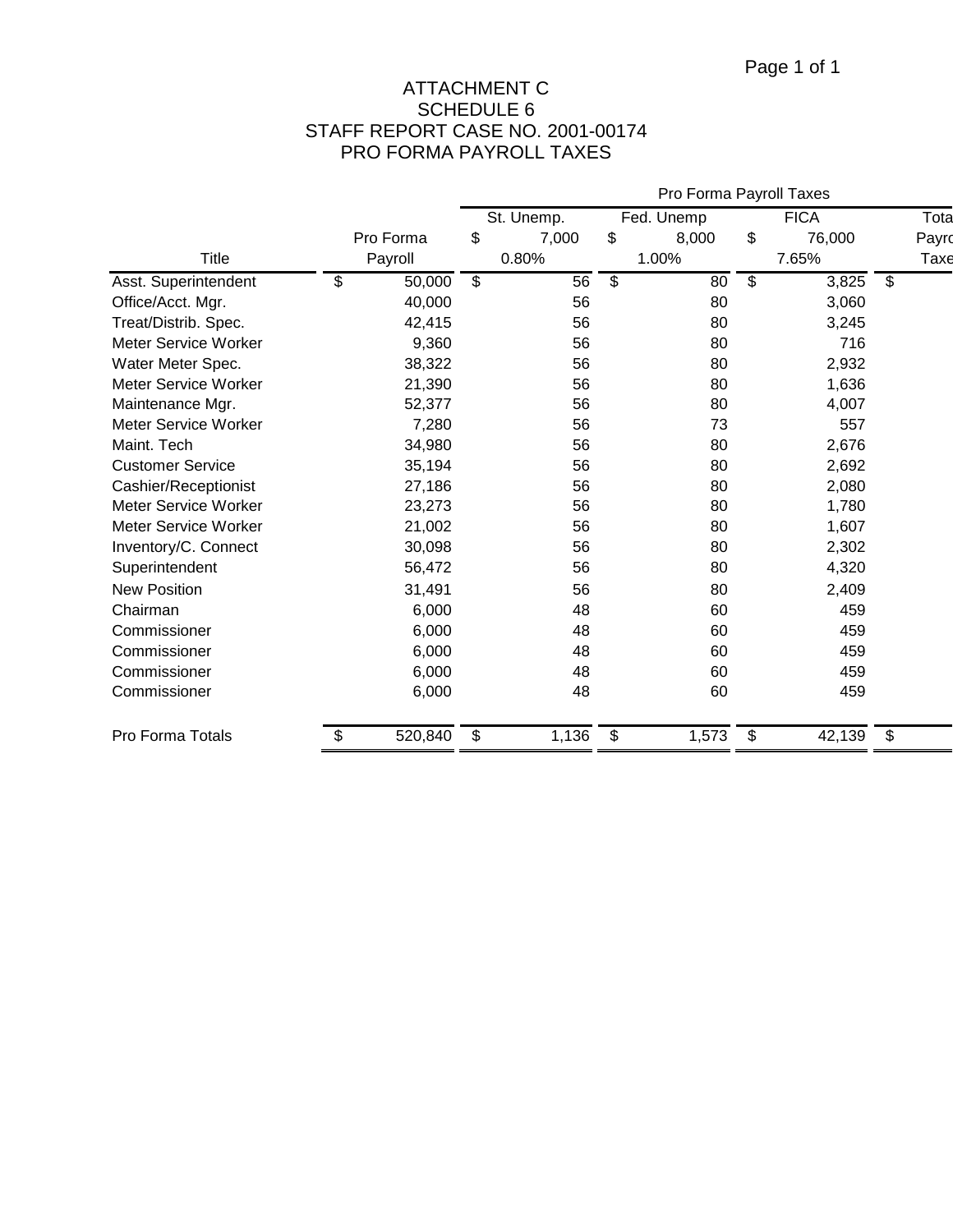# ATTACHMENT D STAFF REPORT CASE NO. 2001-00174 DETERMINATION OF MINIMUM AND OPTIMUM REVENUE REQUIREMENTS

|                                             |                 |         | Determination of Revenue Requirements |  |  |  |
|---------------------------------------------|-----------------|---------|---------------------------------------|--|--|--|
|                                             | Minimum         | Optimum |                                       |  |  |  |
| 3-Year Average Debt Service                 | \$<br>1,300,548 | \$      | 1,300,548                             |  |  |  |
| Multiplied by: Debt Service Coverage        | 1.1             |         | 1.1                                   |  |  |  |
| Income From Operations                      | \$<br>1,430,603 | \$      | 1,430,603                             |  |  |  |
| Add: Operating Expenses                     | 1,271,695       |         | 1,271,695                             |  |  |  |
| Depreciation                                |                 |         | 713,044                               |  |  |  |
| Amortization                                |                 |         | 40,058                                |  |  |  |
| <b>Taxes Other Than Income</b>              | 49,562          |         | 49,562                                |  |  |  |
| <b>Total Revenue Requirement</b>            | \$<br>2,751,860 | \$      | 3,504,962                             |  |  |  |
| Less: Other Income & Deductions             | 33,662          |         | 33,662                                |  |  |  |
| <b>Revenue Requirement from Operations</b>  | \$<br>2,718,198 | \$      | 3,471,300                             |  |  |  |
| Less: Other Operating Revenues              | 73,577          |         | 73,577                                |  |  |  |
| <b>Revenue Requirement from Water Sales</b> | \$<br>2,644,621 | \$      | 3,397,723                             |  |  |  |
| Less: Pro Forma Revenue - Water Sales       | 2,205,277       |         | 2,205,277                             |  |  |  |
| <b>Requested/Recommended Increase</b>       | \$<br>439,344   | \$      | 1,192,446                             |  |  |  |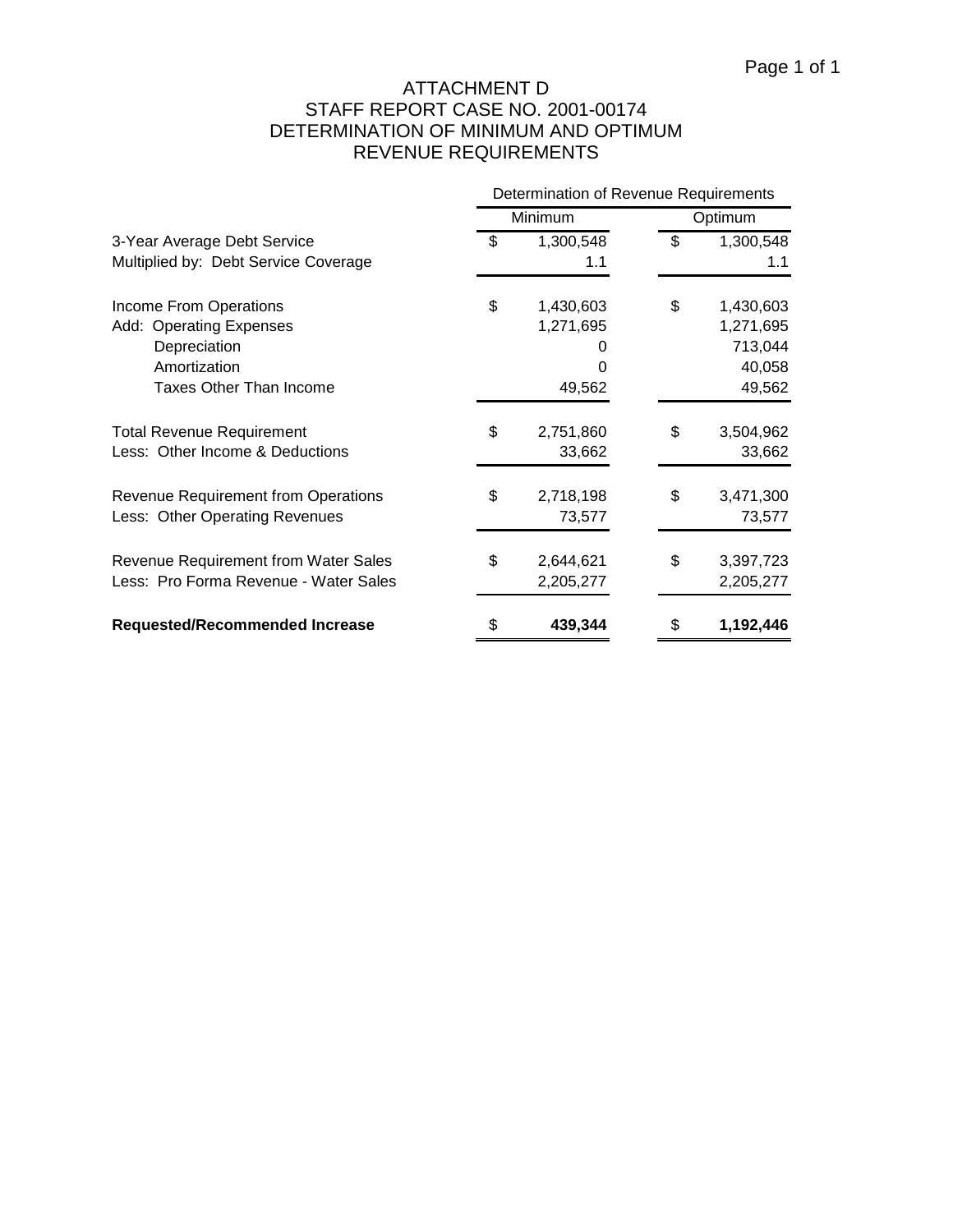## ATTACHMENT E STAFF REPORT CASE NO. 2001-00174 STAFF S DISCUSSIONS ON THE COST OF SERVICE STUDY

In calculating the cost of service study for Oldham County, Commission Staff used the commodity demand methodology as set out in the American Water Works Association s ( AWWA ) Manual M-1 in determining fair, just, and reasonable rates for the customers of Oldham County.

Commission Staff first performed a billing analysis that verified the revenues collected from water sales, and provided a summarization or tabulation of customer bills which provided a useful basis for identifying and analyzing customer usage patterns, selecting water-usage rate blocks, and determining revenue under any rate schedule. The difference between the amount listed in the 2000 Annual Report and the amount calculated in the Billing Analysis was less than one percent, thus making the amount of in the annual report acceptable to Commission Staff.

Following completion of the Billing Analysis, a sound analysis of the adequacy of charges required allocation of costs among the customers commensurate with their service requirements in order to recognize differences in costs of furnishing service to different types of customers. For example, a customer with a high peak rate of use as compared with an average rate of use requires larger capacity pumps, pipes, and certain other system facilities than a customer that has an equal total volume of use but takes water at a uniform rate. Accordingly, cost allocation procedures should recognize the particular service requirements of the customers for total volume of water, peak rates of use, along with other factors.

The expenses of the utility were allocated according to the three different classifications: Commodity, Demand, and Customer.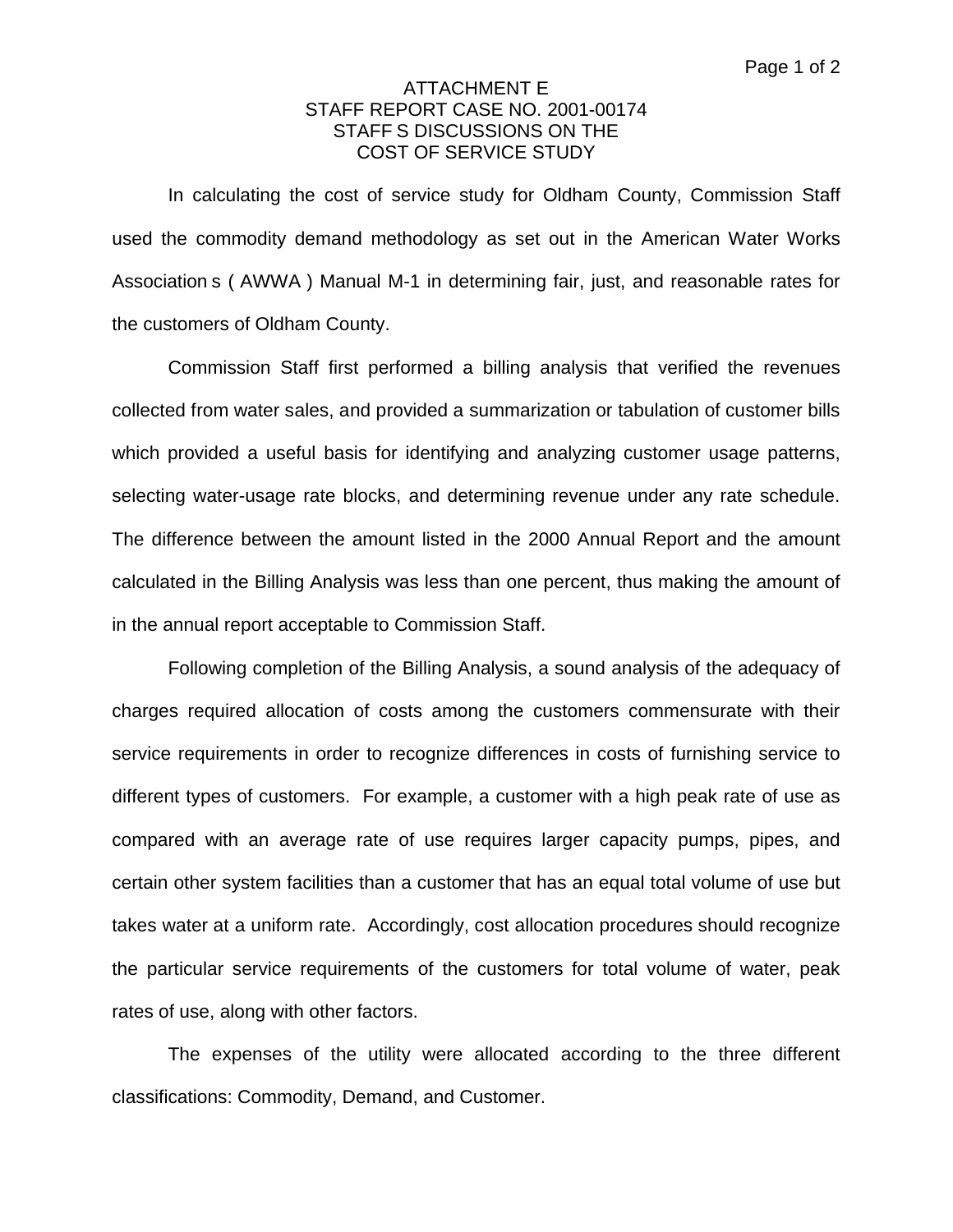#### ATTACHMENT E STAFF REPORT CASE NO. 2001-00174 STAFF S DISCUSSIONS ON THE COST OF SERVICE STUDY

Commodity costs are those costs that vary directly with the quantity of water produced and/or purchased by the utility. These costs include chemicals, purchased water, and purchased power. Demand costs are associated with providing facilities to meet the peak demands placed on the system. These costs include transmission and distribution costs. Customer costs are those costs attributable to serving the customers, regardless of the amount of water used. These costs include billing, collecting, and meter reading.

The analysis showed that \$386,176 of the \$3,390,641 in revenues required from rates should be collected from the wholesale customers. The remaining \$3,010,465 is allocated to the retail customers with \$209,996 collected from the commodity category, \$2,115,591 collected from the demand category, and \$684,878 collected from the customer category. These amounts were then divided by their respective divisors to determine the proposed rates.

In order to verify that the rates recommended by Staff will produce the revenue requirement determined reasonable herein, they were applied to the information obtained in the billing analysis to project revenues. The verification showed that the recommended rates produce revenues to within 0.005 percent of the revenue requirement, which is an acceptable difference. Therefore, Staff recommends that the rates as shown in Attachment F be approved by the Commission.